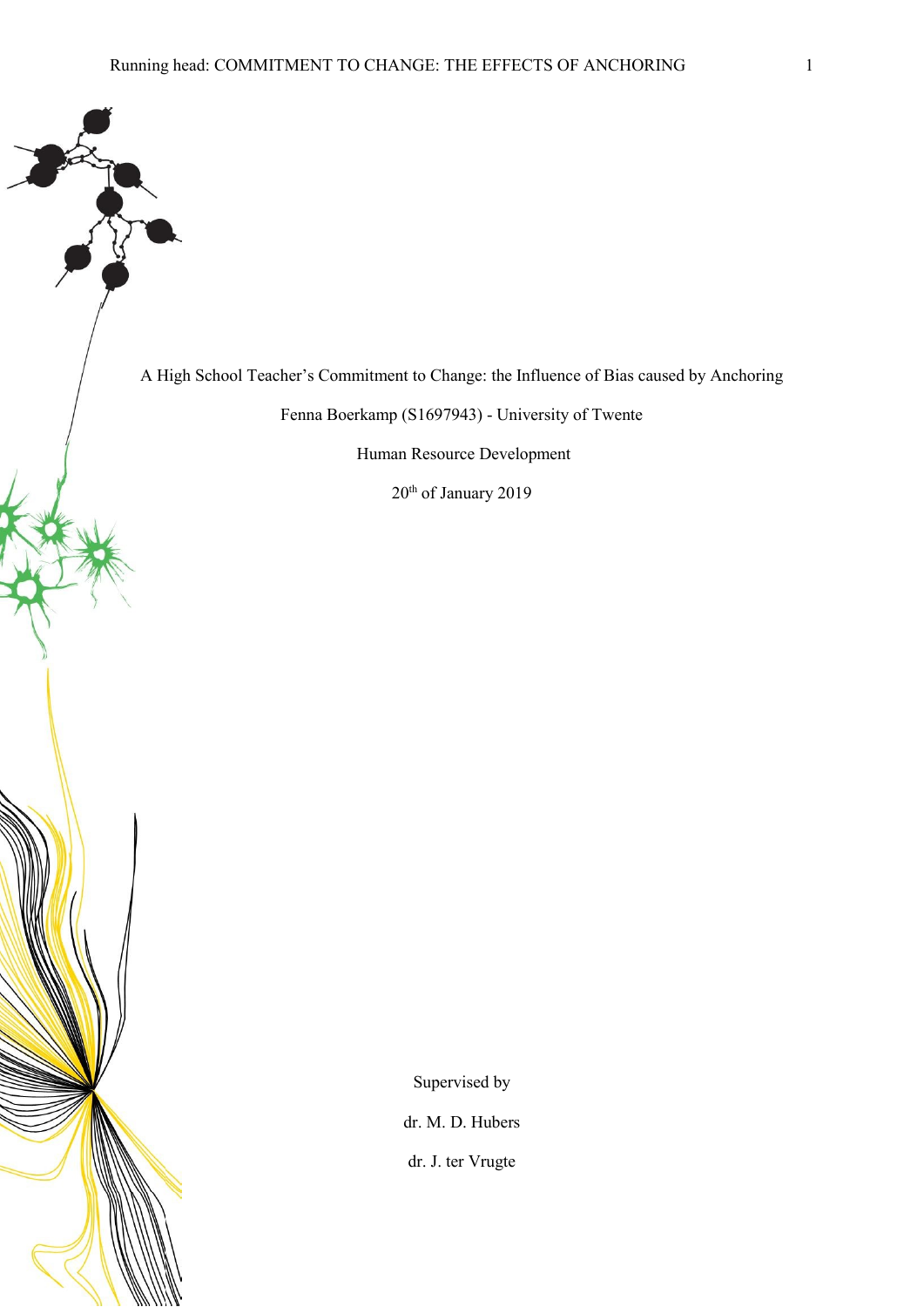#### Abstract

Developing a high school teacher's commitment to change is of importance in order to reach educational change. It is still commonly believed that this process is accompanied by a rational decision-making process, but research suggests otherwise. This experiment, therefore, aimed at proving the effect of bias caused by anchoring on high school teachers' (affective, normative and continuance) commitment to change. Differences in gender and work experience were investigated as well. A total of 195 high school teachers in the Netherlands participated in the experiment. The teachers were assigned to three different conditions (no anchor, an encouraging anchor or a discouraging anchor) to possibly manipulate the outcomes. The results indicated that high school teachers that were presented with an encouraging anchor scored higher on normative commitment to change than teachers that were presented with a discouraging anchor. Furthermore, high school teachers with more than three years of work experience in the control condition scored higher on continuance commitment to change than teachers with less than or three years of work experience in the control condition. Even though fewer effects of anchoring were found than expected, the anchors in combination with the scenario might have elicited an unconscious normative influence. Thus, the results do provide evidence to suggest that high school teachers might not be as rational in their decision-making processes towards change as is still commonly assumed. Suggested is to take the role of familiarity, knowledge or expertise with the proposed changes into account when conducting future research.

*Keywords:* change management, affective, normative, continuance, commitment to change, bias, anchoring, high school teacher, gender, work experience

Het ontwikkelen van de veranderbereidheid van een middelbare school docent is belangrijk om onderwijsveranderingen teweeg te brengen. Tegenwoordig wordt nog steeds aangenomen dat het maken van hieraan gerelateerde keuzes een rationeel proces is, maar wetenschappelijk onderzoek doet anders vermoeden. In dit experiment werd daarom geprobeerd het effect van bias in de vorm van het verankeringseffect op de (affectieve, continuerende en normatieve) veranderbereidheid van een middelbare school docent van aan te tonen. Mogelijke verschillen in geslacht en werkervaring werden ook onderzocht. Een totaal van 195 docenten in Nederland nam deel aan het onderzoek. De docenten waren verdeeld over drie mogelijke condities (geen anker, een motiverend anker en een ontmoedigend anker) om zo mogelijk de uitkomsten te manipuleren. De resultaten toonden aan dat docenten die werden gepresenteerd met een motiverend anker, hoger scoorden op normatieve veranderbereidheid dan wanneer zij gepresenteerd werden met een ontmoedigend anker. Daarnaast bleken docenten

Time

森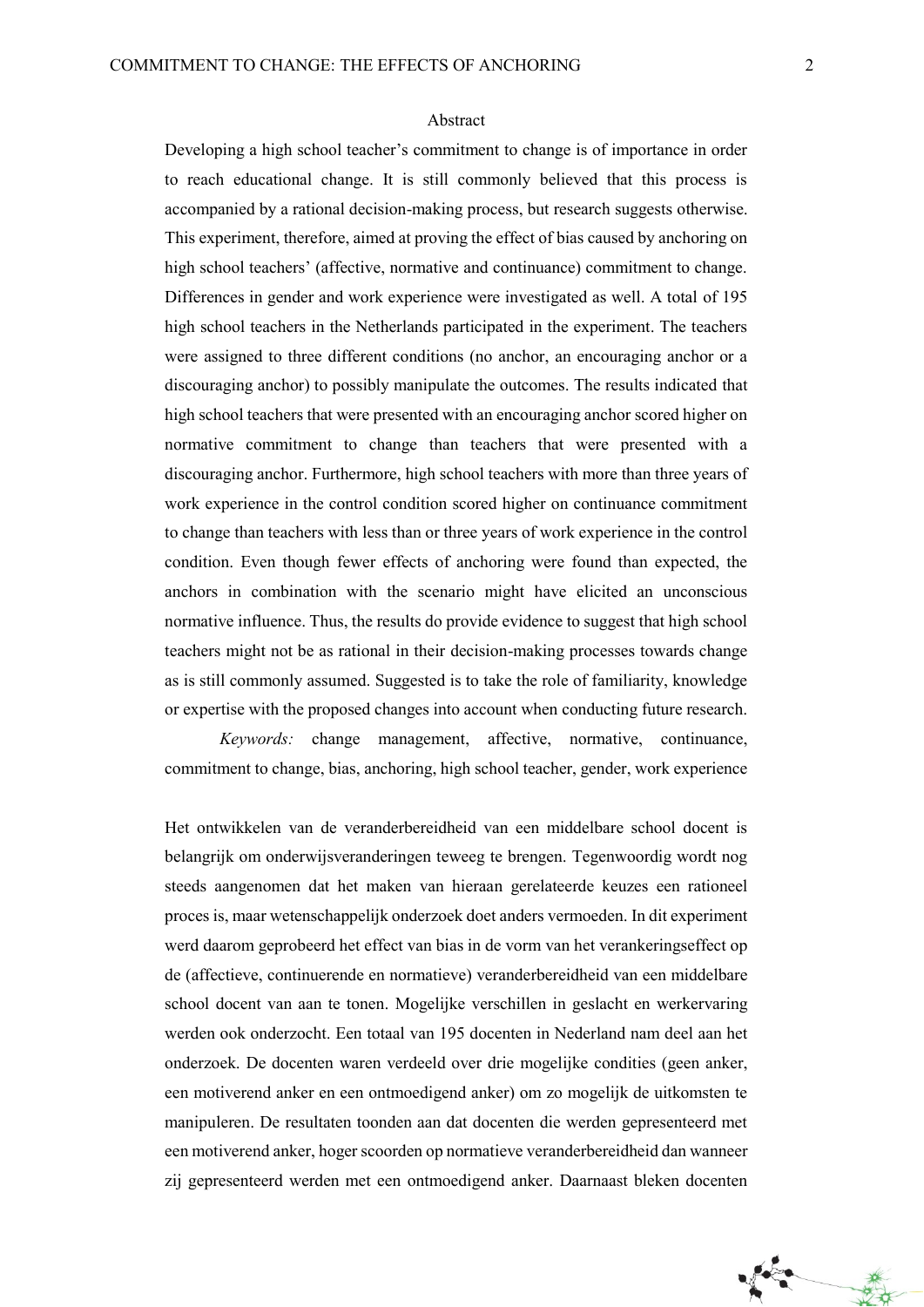met meer dan drie jaar werk ervaring in de controle conditie hoger te scoren op continuerende veranderbereidheid dan docenten met minder dan of drie jaar werkervaring in de controle conditie. Ondanks het feit dat het verankeringseffect minder effect bleek te hebben dan verwacht, is het mogelijk dat de ankers in combinatie met het scenario een onbewuste normatieve invloed hebben uitgelokt. Kortom, dit onderzoek geeft reden om aan te nemen dat een docent wellicht inderdaad minder rationeel is bij het maken keuzes gerelateerd aan verandering dan over het algemeen wordt aangenomen. Gesuggereerd wordt dat de bekendheid met, kennis van of expertise over de voorgestelde veranderingen in vervolg onderzoek moet worden meegenomen.

*Trefwoorden:* verandermanagement, affectieve, normatieve, continuerende, veranderbereidheid, bias, verankeringseffect, middelbare school docent, geslacht, werkervaring

**Second**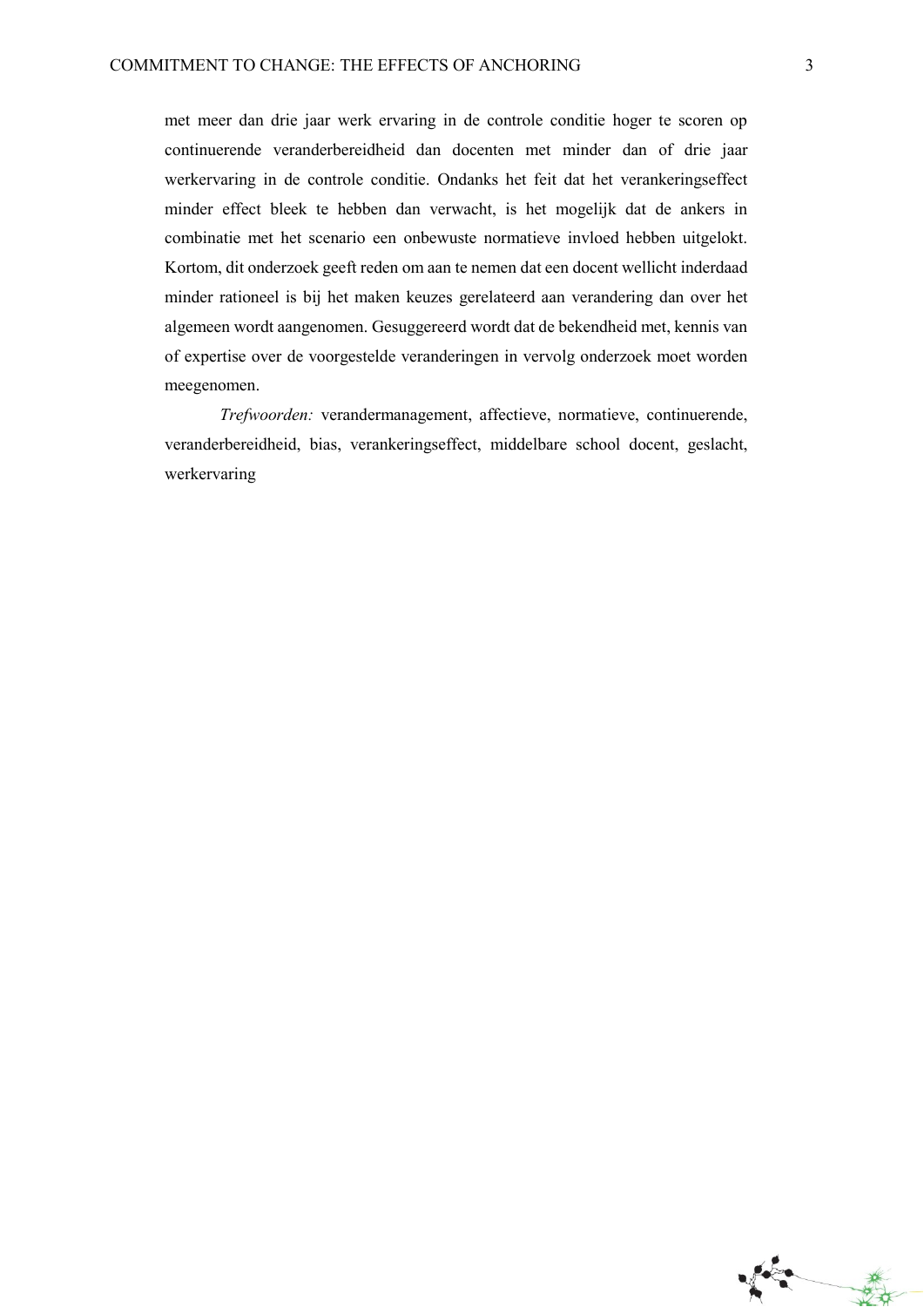A High School Teacher's Commitment to Change: the Influence of Bias caused by Anchoring In the rapidly developing and improving society of today, more and more complex changes are demanded from organizations. Not only does the corporate section of organizations have to deal with enormous changes, but also school environments are affected by, for example, demographic-, and socio-cultural changes, and large-scale innovations (Sleegers & Leithwood, 2010). As a result, research focuses on causes, consequences, and strategies to deal with these demanded changes in school environments (Doyle & Ponder, 1977; Herscovitch & Meyer, 2002).

The strategies are prescriptions of how teachers can adopt and implement changes in concrete school settings in order to improve the quality of education (Doyle & Ponder, 1977; Sleegers & Leithwood, 2010). The goal of adopting change initiatives, with help of these strategies, is to achieve more self-regulated, reflective, independent, authentic and social-interactive classroom settings (Sleegers & Leithwood, 2010) in order to live up to the demands of the developing society of today. However, despite the high amount of newly developed strategies to improve the quality of education, the effectivity of these strategies seems to be on the lower end. This means that not much actual change is reached (Doyle & Ponder, 1977; Herscovitch & Meyer, 2002; By, 2005; Sleegers & Leithwood, 2010; Hutner & Markman, 2015; Van der Voet, 2015).

A reason for the limited success of the change strategies might be the fundamental lack of understanding of and research on the process of implementation and adoption of change initiatives (By, 2005; Van der Voet, 2015). An example is that many developers were mainly system-oriented in the development of new change strategies, which were often prone to failure (Judge, Thoreson, Pucik, & Welbourne, 1999). System-oriented strategies are the opposite of more psychological individualoriented strategies and are aimed at promoting change from an organizational level (Judge et al., 1999) coming mainly from decision-makers and management (Cao, Clarke, & Lehaney, 2004). Suggested is that the success of changes might rather lie with the abilities and commitment of individuals within the organization and more integrated approaches are needed (Judge et al., 1999). Similarly, Herscovitch and Meyer (2002) stated that an individual's commitment to change is one of the most important factors when successfully complying to change initiatives.

### **Commitment to change**

Commitment to change can be explained as a mental state in which an individual is bound to actions considered essential in order to implement change initiatives (Herscovitch & Meyer, 2002). The commitment to change is a prior influence to the teacher decision-making process towards change initiatives. The components which commitment to change consists of, are the affective, continuance and normative component (Herscovitch & Meyer, 2002). These components can be seen as different, and possibly combinable mind-sets characterizing one's commitment to change (Herscovitch & Meyer, 2002). Therefore, different motivations for an individual's commitment to change can co-exist and an individual's commitment to change can differ from another individual's commitment to change.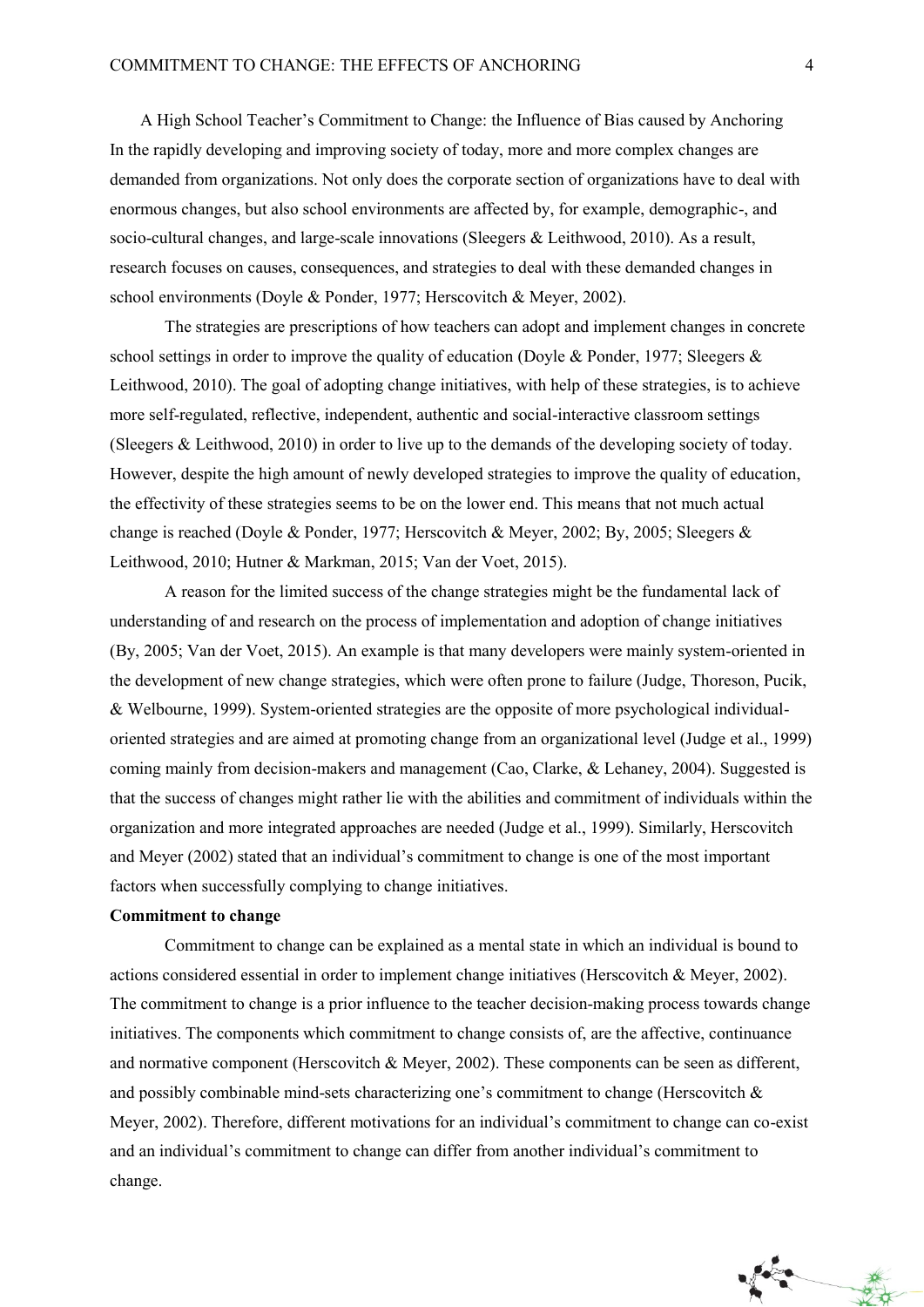Affective commitment to change (ACC) refers to the wish to follow a change because of a belief in its benefits (Herscovitch & Meyer, 2002). To illustrate, this could mean that a high school teacher believes that the change initiative will lead to higher levels of student learning and therefore the teacher will have a positive attitude towards supporting the change. Continuance commitment to change (CCC) contains the perceived loss when not following the proposed change (Herscovitch  $\&$ Meyer, 2002). For example, this could refer to the fear of losing one's job when not investing in the change initiative. Lastly, normative commitment to change (NCC) refers to a feeling of responsibility to follow a change initiative (Herscovitch & Meyer, 2002). This is affiliated with the belief or idea that it 'is the right thing to do'. In this research, this three-component model from Herscovitch and Meyer (2002) is applied.

#### **Developing commitment to change**

In order to positively influence a teacher's decision making-process towards change initiatives, developing a teacher's commitment to change is important (Herscovitch & Meyer, 2002). Doyle and Ponder (1977) were one of the first to introduce an ethic that could function as a strategy to influence the decision-making process. The so-called 'practicality ethic' conveys the idea that teachers tend to adopt changes that are seen as 'practical' over changes that are perceived as 'unpractical'. The three major components that play a role in this ethic according to Doyle and Ponder (1977) are instrumentality, congruence, and costs. Instrumentality refers to a clear description of procedures. Doyle and Ponder (1977) suggest teachers prefer change initiatives that are high in instrumentality. Congruence refers to the fact that teachers prefer a change when it is congruent with their own perceptions (Doyle & Ponder, 1997). The costs refer to the amount of investment and return, or to say: the ease of the adoption of the change initiative. The easier the adoption, the higher the chance a teacher will support the change initiative (Doyle & Ponder, 1997).

However, the practicality ethic relies on several assumptions about high school teachers' decision-making processes. The 'rational adopter' is one of those assumptions, which covers the thought that teachers decide on a rational basis (Doyle & Ponder, 1977) Correspondingly, Hutner and Markman (2015) stated that it is still commonly believed that are always fully aware of their decisionmaking processes and the reasoning behind those. In addition, according to Hutner and Markman (2015), it is assumed that the social environment of a teacher does not influence teachers in their cognitive processes prior to the making of decisions. All of the aforementioned assumptions are however proven to be wrong (Doyle & Ponder, 1977; Hutner & Markman, 2015).

Doyle and Ponder (1977) explained that teachers, as opposed to the 'rational adopting', are rather basing their decisions on pragmatic and normative motives. Hutner and Markman (2015) explained that a teacher can be influenced by a social desirability bias, which means that the answers of the teacher might be displaying what the teacher thinks is expected rather than what the teacher actually thinks. Alternatively, Hutner and Markman (2015) suggested that teachers might be influenced by their own thoughts and beliefs about the decision and, on the same time, by the thoughts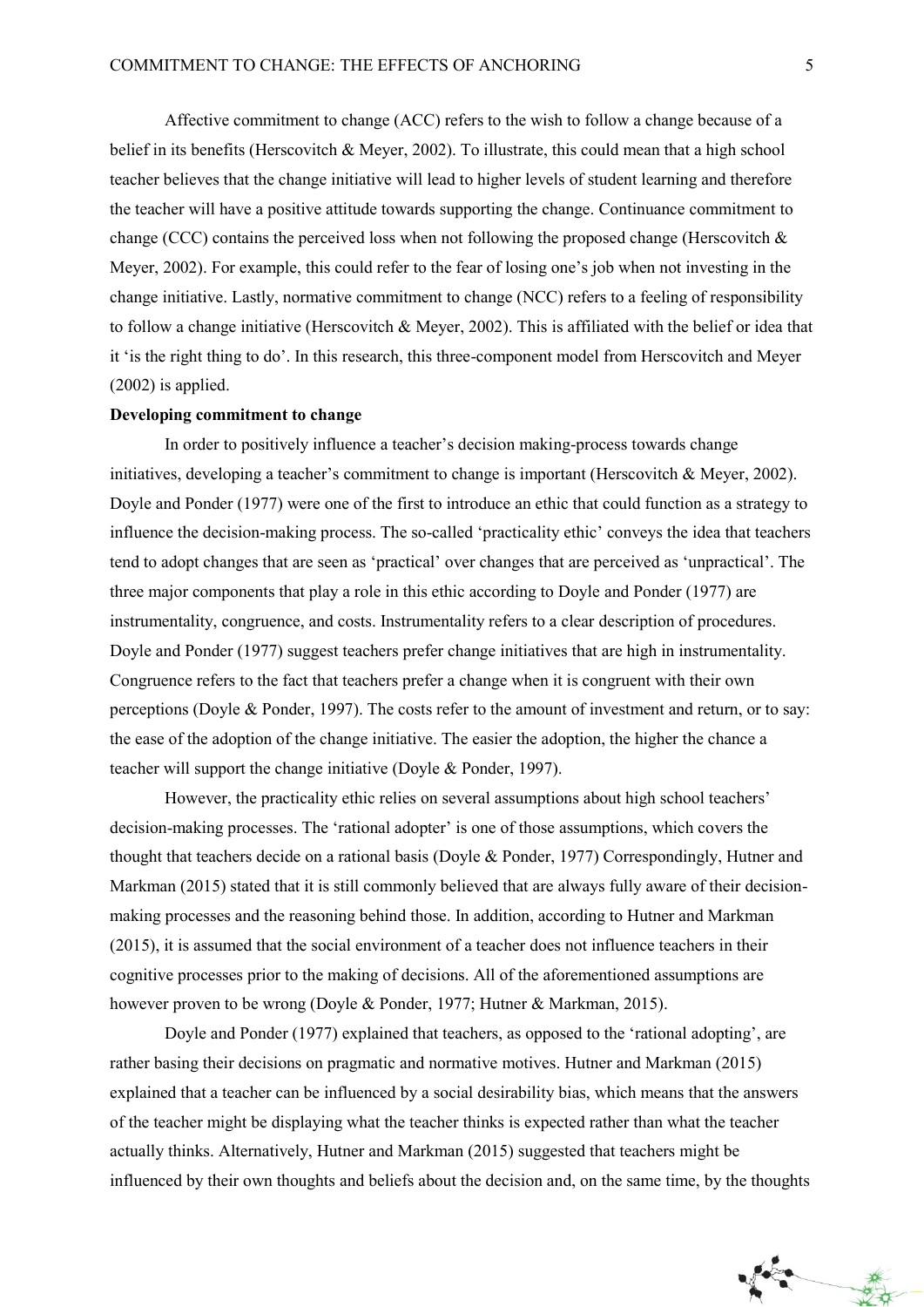and beliefs held by their social environment. Hence, one can conclude that a teacher is not as rational as is still commonly assumed when it comes to decision-making. These assumptions might contribute to the earlier mentioned fundamental lack of understanding of the implementation and adoption of change initiatives. In its turn, this might lead to the inefficiency of many change strategies.

#### **The role of bias in decision-making**

If a teacher's decision-making process is indeed not as rational as one still tends to believe, the question arises what a teacher's decision-making process is possibly based on instead. Kahneman and Klein (2009), for example, describe the role of intuition in decision-making processes. It is explained that the decisions and judgments that are based on intuition evolve without cognitive awareness of the cues that caused those decisions and judgments. Thus, individuals are not always fully aware of their decision-making processes when following one's intuition. Furthermore, individuals also tend to neglect validation or falsification of these cues (Kahneman & Klein, 2009). This could result in systematic deviation from the norm or rationality in the decision-making process, which is called 'cognitive bias' (Haselton, Nettle, & Andrews, 2005). In other words, bias can cause systematic flaws in the process of decision-making. Concluding, one should be aware of biases which potentially could influence the commitment to change of a high school teacher.

The effects of cognitive bias have been demonstrated in a wide array of workplace environments over the last forty years (Furnham & Boo, 2011). A specific form of bias was investigated, which is called 'anchoring' (Furnham & Boo, 2011). When an irrelevant or uninformative message, value or stimulus nevertheless raises the commonness of a possible outcome, one can speak of 'anchoring' (Kahneman, 1992). Tversky and Kahneman (1974) were the first to conduct an experiment to investigate anchoring effects. The participants were asked to rate whether the percentage of African nations in the United Nations was higher or lower than a certain anchor (an irrelevant and randomly chosen number). The experiment showed that participants that were confronted with a high anchor answered with, on average, a higher percentage (45%) than the participants that received the lower anchor (25%) (Tversky & Kahneman, 1974). This experiment showed that individuals tend to make inadequate adjustments downwards when being presented with a higher anchor. Estimations are judged based on the direction of the anchors presented (Tversky  $\&$ Kahneman, 1974). This experiment illustrates the anchoring effects.

#### **The effects of anchoring on commitment to change**

Thereupon, this leads to the idea that a bias caused by anchoring on high school teachers' commitment to change can possibly be demonstrated as well. When being able to elicit a bias caused by anchoring in this experiment, one could assume that, in real life, bias could be affecting a teacher's commitment to change as well. An insight into the factors that underlay a teacher's decision-making process can help with future development of strategies to further improve the adoption and implementation of change in educational settings. Concluding, the aim of this research is to examine whether a high school teacher's commitment to change is prone to anchoring effects. The following

美女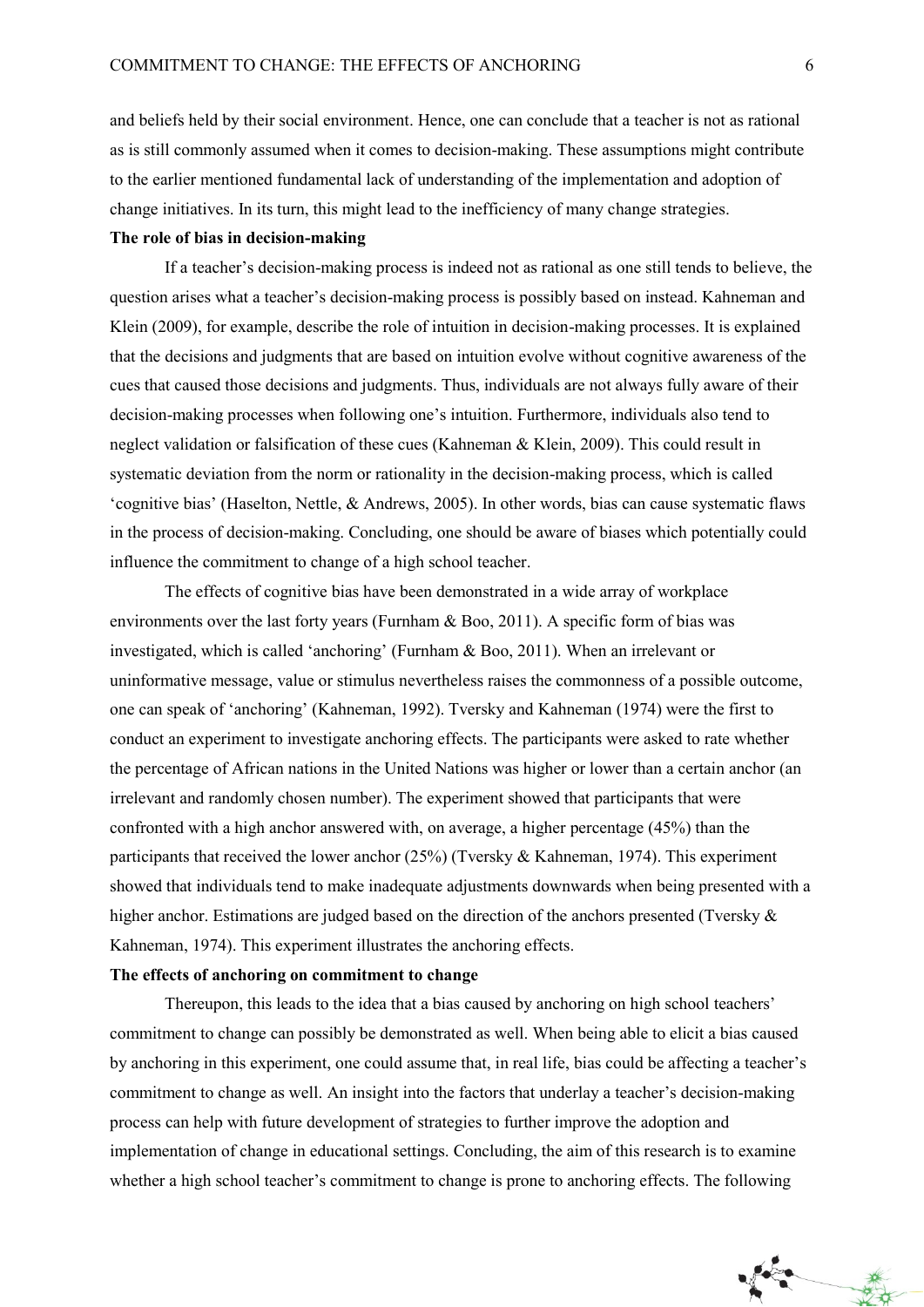research question is formulated: *"What is the influence of anchoring on the commitment to change (affective, continuance, and normative component) of high school teachers?".* 

Nowadays it is still assumed that teachers base their decisions on rational arguments as provided by the practicality ethic from Doyle and Ponder (1977). However, as explained, a teacher tends to be prone to bias and therefore can show signs of irrationality in their decisions to implement a change in the classroom. An irrelevant or uninformative message, value or stimulus (anchor) can possibly influence their commitment to a certain change. One tends to adjust judgements based on the direction of the presented anchor (Tversky & Kahneman, 1974). This could mean that when teachers are confronted with a discouraging anchor (a low anchor) towards the change initiative, teachers will be less committed to the change. Whenever being presented with an encouraging anchor (a high anchor), teachers will possibly be more committed to the change initiative. Following this line of reasoning, expected is that *(H1) high school teachers will be less committed to change when being presented with a discouraging anchor than when being presented with an encouraging anchor.* Furthermore, the influence of gender and work experience on a high school teacher's commitment to change was investigated as well.

#### **Anchoring effects and gender**

In research from Kudryavtsev and Cohen (2011) is explained that women tend to pay more attention to details and valuable knowledge, whereas men are taking more risks and think rather globally. In addition, according to Rajdev and Raninga (2016) men often think more independently than women, whereas women are more cooperative and will follow others sooner. These differences account for the fact that women tend to come more into contact with or pay more attention to environmental cues than men do. As a result, Kudryavtsev and Cohen (2011) show that women are more prone to anchoring effects since women are more likely to pay attention and attach value to a presented anchor. One can, therefore, assume that bias caused by anchoring could have more influence on female high school teachers' commitment to change than on male high school teachers' commitment to change. The expectation arises that *(H2) female high school teachers' commitment to change will be more influenced by anchoring effects than male high school teachers commitment to change.* 

#### **Anchoring effects and work experience**

The work experience of a high-school teacher is another factor that could possibly be of influence on the commitment to change when using the anchoring effects. Kahneman and Klein (2009) state that an expert is able to use practice and experience in order to make decisions, for example when adopting a possible change, on the basis of skilled intuition. According to Kahneman and Klein (2009), experts have the possibility of reacting upon valid cues from the environment since they had more practice to learn these cues. A novice, on the other hand, is not yet able to act upon these environmental cues and will not know where a decision came from. Novices will rather make use of heuristics in order to make decisions and not check upon their intuition. Heuristics are proven to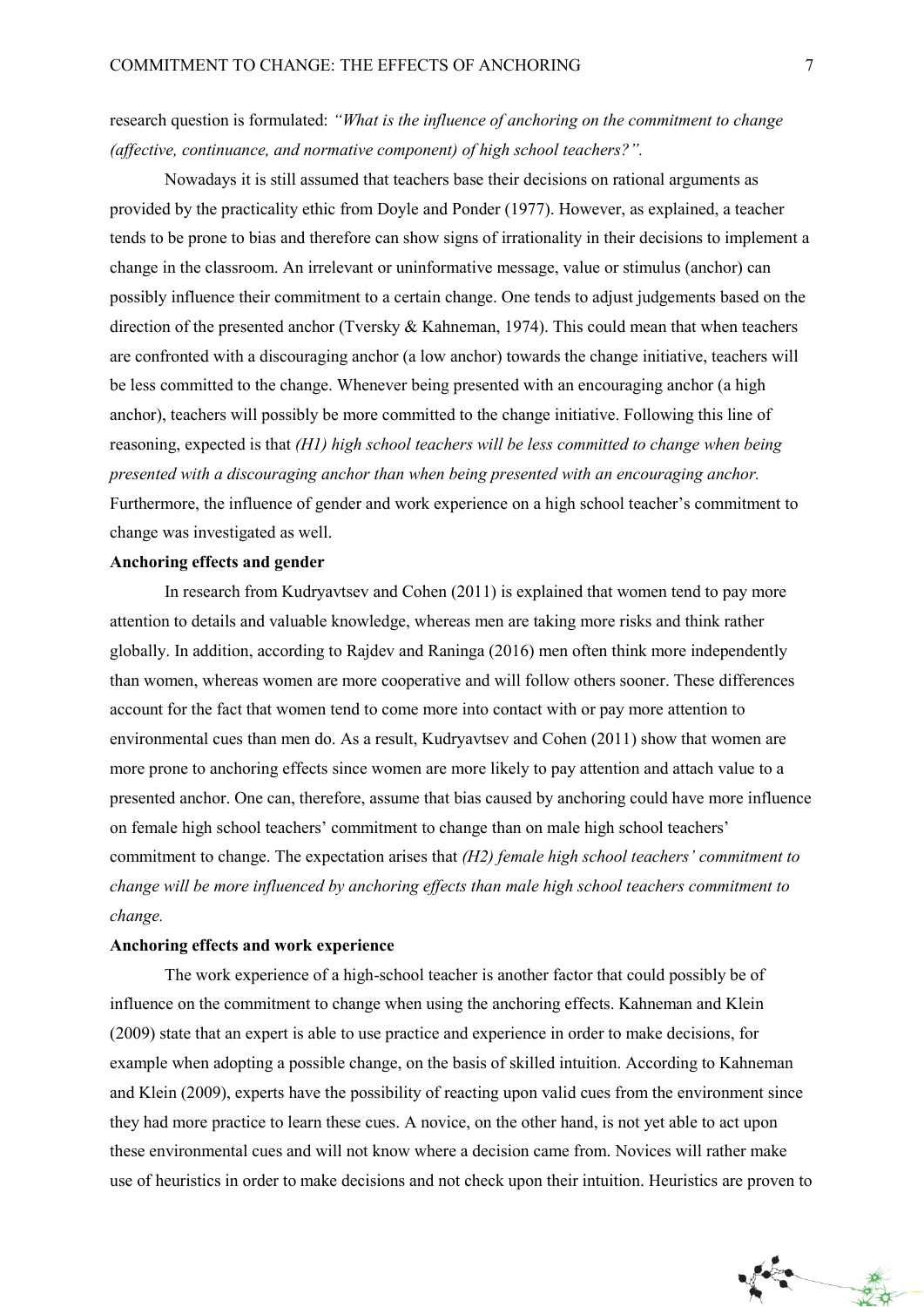be prone to bias (Kahneman & Klein, 2009). Therefore, a novice teacher might have more chance to be influenced by bias caused by anchoring than an expert teacher.

Another line of reasoning follows from research from Ho and Liu (2015), in which is stated that expert teachers tend to express a certain consistency between one's own internal beliefs about teaching and the actual teaching behaviour. Contradictory, novice teachers were prone to show inconsistencies between internal beliefs and actual teaching behaviour when those internal beliefs conflicted with environmental factors. This lead to compromises in their decision-making process. Expert teachers were less affected by environmental factors (Ho & Liu, 2015). This means that novice teachers could be more influenced by an anchor, functioning as an environmental factor to affect the novice teacher's decision-making.

An alternative train of thought is that expert teachers use a broader scope of information to make decisions than novice teachers (Ho & Liu, 2015). Smith, Windschitl and Bruchmann (2013) similarly stated that high-knowledge participants have more access to information that is incompatible with the presented anchor than low-knowledge participants. Therefore, high-knowledge teachers might have more opportunity to disagree with the anchor (Smith et al., 2013). This could mean that the anchor is less affecting highly knowledgeable teachers than lower knowledge teachers. As all information points to the following direction, it is expected that *(H3) the commitment to change of experienced high school teachers will be less influenced by anchoring effects than the commitment to change of inexperienced high school teachers.* 

#### **Method**

## **Design**

A between-groups experimental design was employed. The participants were randomly assigned to three possible conditions. The first condition was the control condition in which no anchor was presented. The second condition was an experimental condition in which an encouraging anchor (high anchor: 7.1) was presented (further referred to as experimental condition high). The third condition was an experimental condition in which a discouraging anchor (low anchor: 4.9) was presented (further referred to as experimental condition low). The condition to which the participant was assigned to, functioned as the independent variable. Commitment to change, consisting of three subscales (affective commitment to change (ACC), continuance commitment to change (CCC) and normative commitment to change (NCC)), was the dependent variable. Furthermore, the variables 'gender' and 'work experience' in relation to the dependent variable were investigated as well.

## **Participants**

Eleven high schools in the Netherlands agreed to participate. The schools were selected by using convenience sampling. A total of 275 responses were collected. Participants that did not proceed with the questionnaire after the demographic questions were excluded from the data set. This resulted in a total of 195 high school teachers in the age range of 21 to 65 years old  $(M = 43.34, SD = 11.66)$ 

 $\mathbf{r}$ 

義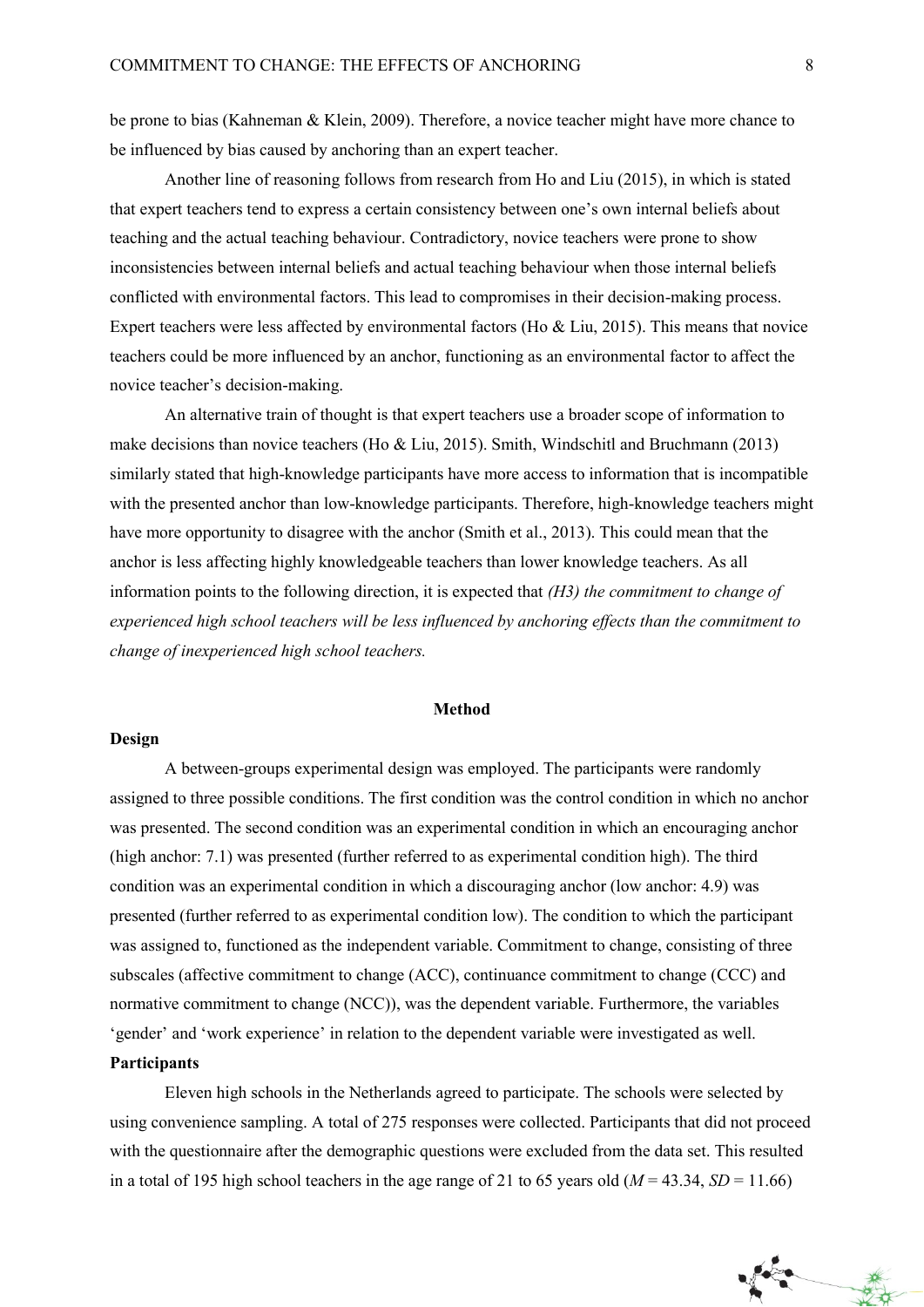that voluntarily participated in the experiment. The distribution of gender was 43.1 percent male  $(N =$ 84), 56.4 percent female ( $N = 110$ ), and 0.5 percent 'other' ( $N = 1$ ). The years of work experience of the participants differed between 0 and 43 years  $(M = 15.42, SD = 10.35)$ . The average grade for job satisfaction was 7.51 out of ten. A summary of the other demographic variables can be found in Table 1. In total, 56 high school teachers were assigned to the control condition, 70 to experimental condition high and 69 to experimental condition low. This research was approved by the BMS Ethics Committee of the University of Twente. The participants gave active informed consent before the start of the experiment.

Table 1

-

|                                        |                                      | $\boldsymbol{N}$ | Percentages |
|----------------------------------------|--------------------------------------|------------------|-------------|
| Substructure <sup><math>l</math></sup> | Onderbouw                            | $\overline{87}$  | 44.6%       |
|                                        | Bovenbouw                            | 108              | 55.4%       |
| (Highest) degree                       | Secondary vocational education (MBO) | $\overline{2}$   | 1.0%        |
|                                        | University of applied science (HBO)  | 120              | 61.5%       |
|                                        | University of applied science -      | 30               | 15.4%       |
|                                        | master (HBO-master)                  |                  |             |
|                                        | University (WO)                      | 42               | 21.5%       |
|                                        | Doctorate (gepromoveerd)             | $\mathbf{1}$     | $.5\%$      |
| Main subject                           | Geography (Aardrijkskunde)           | 9                | 4.6%        |
|                                        | Visual arts (Beeldende vorming)      | 5                | 2.6%        |
|                                        | <b>Biology</b> (Biologie)            | 10               | 5.1%        |
|                                        | (CKV)                                | $\overline{2}$   | 1.0%        |
|                                        | German (Duits)                       | $\boldsymbol{7}$ | 3.6%        |
|                                        | Economics (Economie)                 | 5                | 2.6%        |
|                                        | English (Engels)                     | 22               | 11.3%       |
|                                        | French (Frans)                       | 6                | 3.1%        |
|                                        | History (Geschiedenis)               | 11               | 5.6%        |
|                                        | Religion (Godsdienst)                | $\overline{4}$   | 2.1%        |
|                                        | Greek (Grieks)                       | $\mathbf{1}$     | 0.5%        |
|                                        | Informatics (Informatica)            | $\mathbf{1}$     | 0.5%        |
|                                        | Art (Kunst)                          | $\mathbf{1}$     | 0.5%        |
|                                        | Latin (Latijn)                       | $\overline{2}$   | 1.0%        |
|                                        | Social sciences (Maatschappijleer)   | 5                | 2.6%        |
|                                        | Music (Muziek)                       | $\overline{2}$   | 1.0%        |
|                                        | Management and Organisation (M&O)    | $\overline{3}$   | 1.5%        |
|                                        | Physics (Natuurkunde)                | 11               | 5.6%        |
|                                        | Dutch (Nederlands)                   | 21               | 10.8%       |
|                                        | Sports (Lichamelijke opvoeding)      | 11               | 5.6%        |
|                                        | Chemistry (Scheikunde)               | $\overline{3}$   | 1.5%        |
|                                        | Technics (Techniek)                  | $\tau$           | 3.6%        |
|                                        | Care / Nursing (Verzorging)          | $\mathbf{1}$     | 0.5%        |
|                                        | Math (Wiskunde)                      | 22               | 11.3%       |
|                                        | Other (Anders)                       | 23               | 11.8%       |

*Overview of Percentages of Demographic Variables*

**Second** 

美

<sup>&</sup>lt;sup>1</sup> In the Netherlands, high schools are divided in two substructures, which are called 'onderbouw' and 'bovenbouw'. The 'onderbouw' represents the first two to three years of high school and the 'bovenbouw' represents the latter years of high school. The exact number of years that count for both the 'onderbouw' and 'bovenbouw' depends on the level of education (Nuffic, 2018).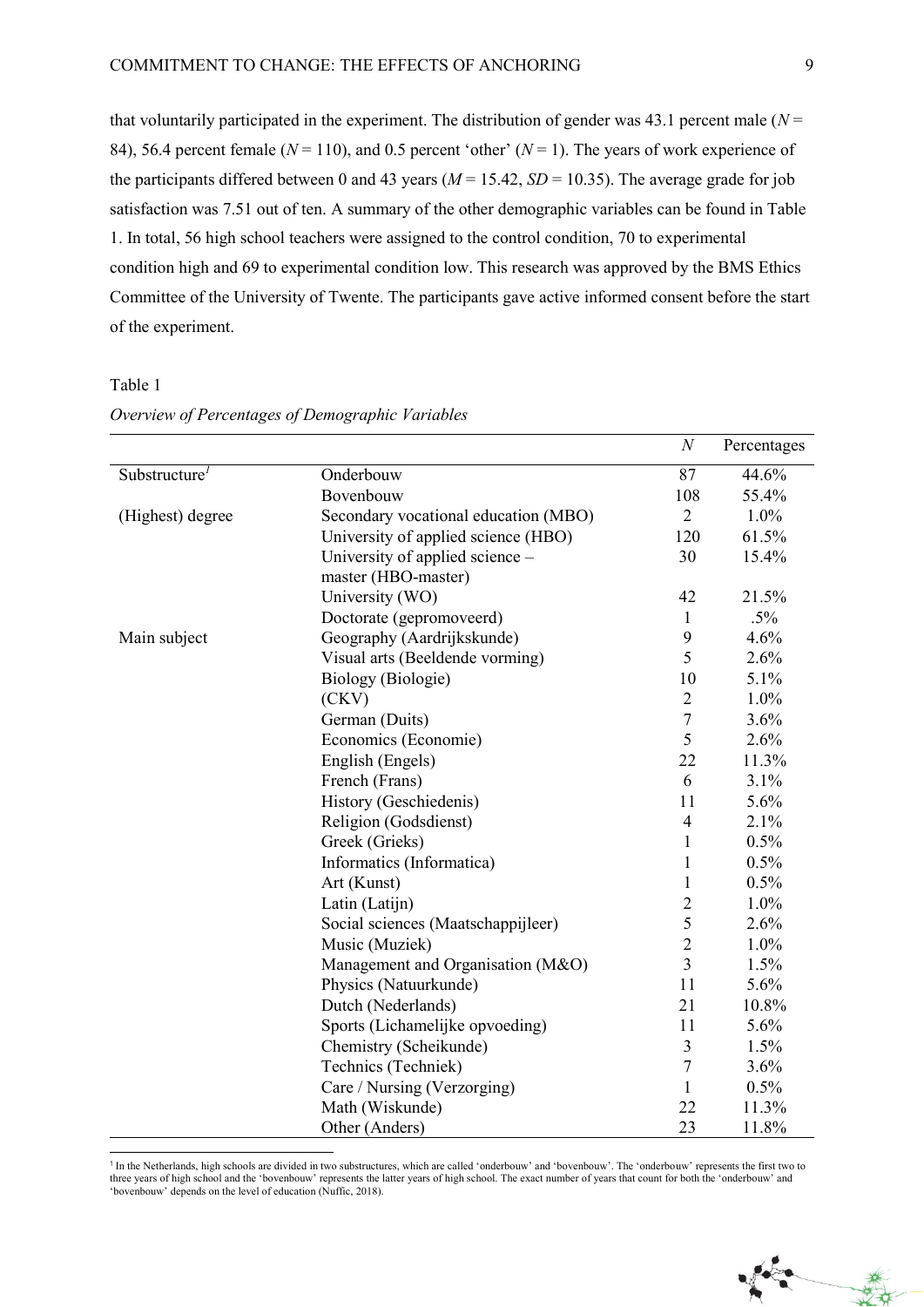#### **Materials**

An online questionnaire (in Qualtrics) was used in this experiment. The questionnaire consisted of different parts and was presented to the participants in the following order: demographic questions, a questionnaire directed to habits, a scenario, a manipulation question and a commitment to change questionnaire. All parts, except the demographic questions, were presented to the participant twice, for two different scenarios (21<sup>st</sup>-century skills and differentiation). The different parts of the questionnaire will be accounted for in the same order as described here.

**Factor analysis.** A factor analysis, principal axis factoring with direct oblimin rotation, was performed twice to determine the validity of the questionnaires for each scenario. For the first factor analysis ( $N = 145$ ), related to the items concerning the 21<sup>st</sup>-century skills, seven factors with Eigenvalues exceeding 1 were found. In total, these factors accounted for 62% of the variance in the questionnaire. For the second factor analysis  $(N = 157)$ , related to differentiation, five factors with Eigenvalues exceeding 1 were found. In total, these factors accounted for around 61% of the variance in the questionnaire. Expected was to find four factors since the items were related to the habit questionnaire and to the three subscales of commitment to change (ACC, CCC and NCC). Therefore, a fixed factor analysis with four factors was executed. The factor loadings can be found in Appendix A (Table 2 and 3). As can been seen in Table 2 and 3, the items of the habit questionnaire almost all load on one factor. Concerning the items of commitment to change, this is more questionable. On grounds of content was chosen to proceed with the pre-existing classification of four factors, based on the habit questionnaire and the three subscales of commitment to change.

**Demographic questions.** Questions regarding the participants' function, gender, age, (highest) obtained degree, work experience in years, substructure, main subject, and job satisfaction were asked. For function, one could choose from 'school leader', 'teacher' or 'other'. Only when 'teacher' was selected, the participant could proceed with the questionnaire. This means that this experiment focused only on high school teachers. Furthermore, an answer including less than three years or three years of work experience would describe an inexperienced teacher. An answer including more than three years of work experience referred to an experienced teacher in this experiment. This was decided based on research from Mok (1994) and Melnick and Meister (2008).

**Habit questionnaire.** This questionnaire was based on the Self-reported Habit Index (SRHI) from Verplanken and Orbell (2003). It measures the extent to which teachers exhibit certain behaviour as a habit. This could be translated as how much experience the teachers had with both 21<sup>st</sup>-century skills and differentiation in the classroom. This questionnaire consists of twelve items and was translated into Dutch for this experiment. The SRHI had to be filled out twice. Once regarding the 21<sup>st</sup>century skills and once for differentiation. Example items are "*the stimulating of 21st -century skills is something I do frequently"* and "*differentiating between my students is something that would require effort not to do it"*. These items were judged on Likert scales ranging from *disagree* (1) to *agree* (5). Cronbach's alpha for the 12-item Habit questionnaire regarding the  $21<sup>st</sup>$ -century skills ( $N = 167$ ) was

美女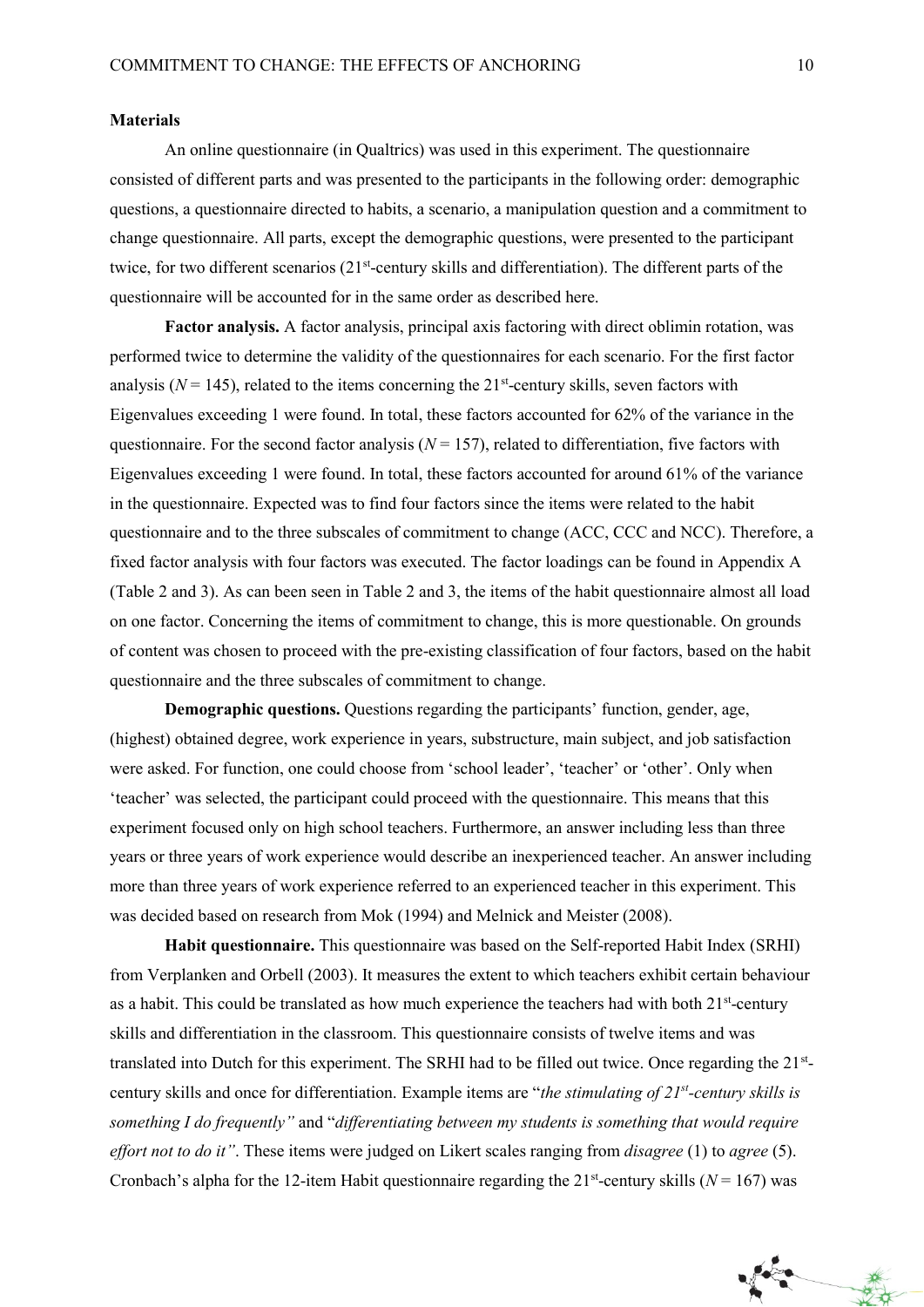.94. Cronbach's alpha for the 12 items related to differentiation (*N* = 178) was .96. Both can be perceived as excellent internal consistency (Gliem & Gliem, 2003). The results of the habit questionnaire were not taken into account in this experiment.

**Scenarios.** For this experiment, two different scenarios were presented to each participant. The first scenario was about the change initiative 21<sup>st</sup>-century skills, which includes skills like collaboration, communication, problem-solving, critical thinking, creativity, and digital literacy (Van Laar, van Deursen, van Dijk, & de Haan, 2017). The second scenario was about differentiation as a change initiative. Differentiation means that teachers monitor the progress of individual students and adapt the instruction to the needs of individual students (Deunk, Smale-Jacobse, de Boer, Doolaard, & Bosker, 2018). Both scenarios were developed by the researchers themselves and underwent a pilottest in which two experts in the field were consulted. The reasoning behind these developed scenarios is the earlier mentioned 'practicality ethic' from Doyle and Ponder (1977) since it is assumed that teachers base their decisions on rational arguments as provided by this ethic. For the context of the scenarios, those assumptions were maintained to possibly prove otherwise by means of the anchoring effect. Therefore, the emphasis lies on the presumed benefits, the ease of use, and low investment of the proposed changes.

**Manipulation.** A manipulation question was developed to possibly elicit the anchoring effects. The teachers were asked to rate the value of the proposed change (21<sup>st</sup>-century skills or differentiation) between 0 and 10 with a higher or lower grade than the encouraging anchor (7.1) in experimental condition high or, in experimental condition low, higher or lower than the discouraging anchor (4.9). In this experiment, the 7.1 was hoped to be considered an encouraging anchor, as it would suggest that the proposed change is valuable. The discouraging anchor of 4.9 was hoped to have the opposite effect. The values were randomly chosen. There was no anchor presented to the participants that were assigned the control condition.

**Commitment to change questionnaire.** The commitment to change questionnaire was based on the one developed by Herscovitch and Meyer (2002). The questionnaire aimed at measuring the participants' ACC, CCC and NCC towards the proposed changes (21<sup>st</sup>-century skills and differentiation). Each of the components of commitment to change had six items to measure them, thus a total of eighteen items to measure commitment to change. The items were translated into Dutch. The questionnaire was filled out twice, for both scenarios once. Example items are "*the stimulation of 21st -century skills of my students serves an important purpose"* and "*it would be irresponsible of me to resist differentiating between my students"*. These items were judged on Likert scales ranging from *disagree* (1) to *agree* (5). For each of the components of commitment to change (ACC, CCC and NCC), a Cronbach's alpha was calculated. For the items in regard to the  $21<sup>st</sup>$ -century skills ( $N = 145$ ), the Cronbach's alpha was, in order of ACC, CCC and NCC, .83, .82 and .71. As for the items in relation to differentiation ( $N = 157$ ), the Cronbach's alpha was .85, .84 and .70. These results can be perceived as acceptable to good internal consistency (Gliem & Gliem, 2003).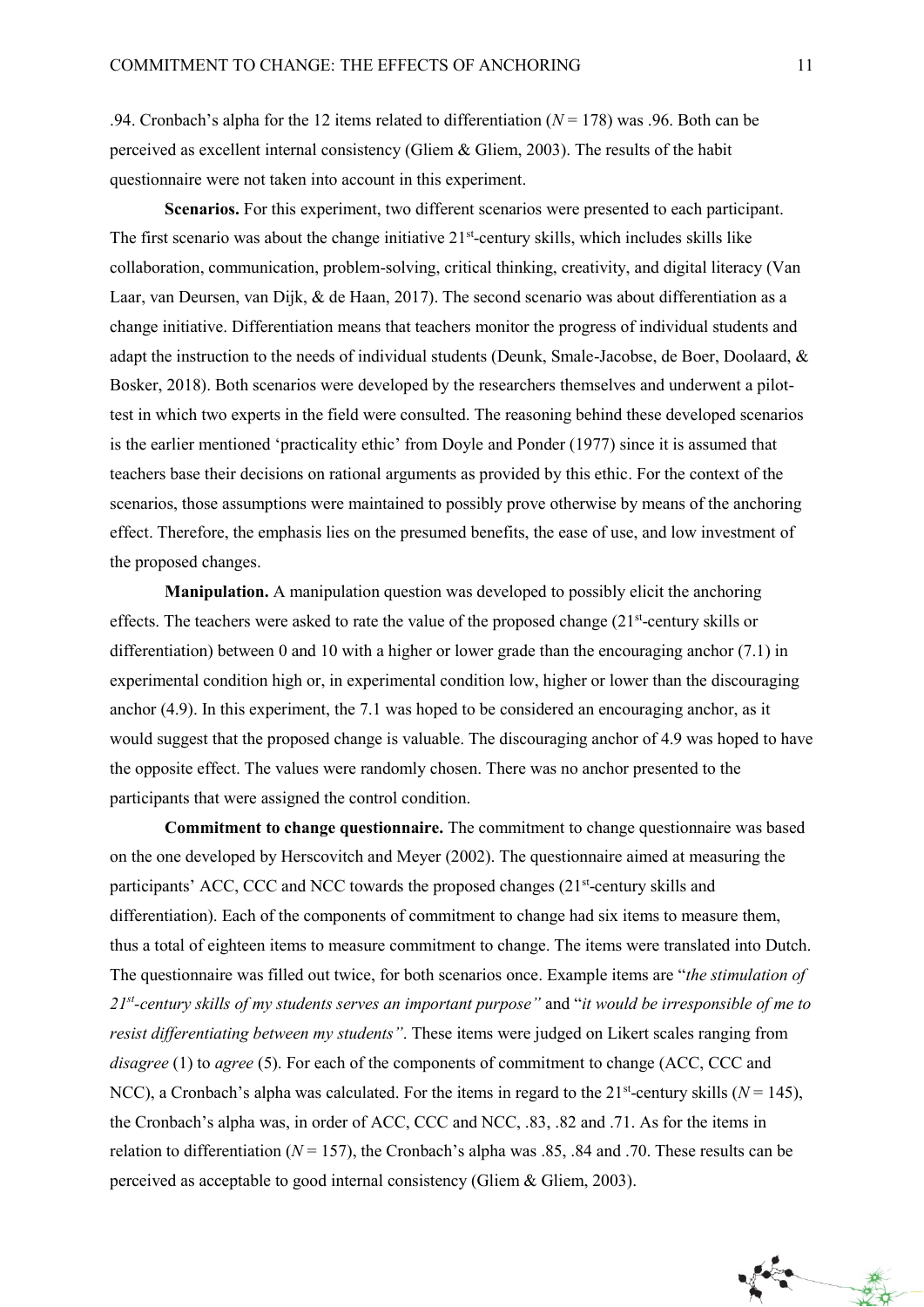#### **Procedure**

The participants could participate in the experiment by clicking on the link provided by the school director (or secretary). This link directed the participants to the online questionnaire developed for this experiment. The participants were first informed about the goal of the research and the confidentiality of personal details. Consequently, the participants were asked to give active informed consent. When a participant gave consent to voluntarily participate in the experiment, the questionnaire followed with demographic questions about the participant.

Thereafter, the participants were randomly assigned to one of six conditions in the online questionnaire. There were six conditions since the three earlier mentioned conditions (control condition, experimental condition high an experimental condition low) were subdivided by the order in which the scenarios were presented. Fifty per cent of the participants started with questions about the 21<sup>st</sup>-century skills scenario and fifty per cent started with questions about the differentiation scenario.

First of all, the participants were asked to answer questions related to their experience with one of the aforementioned proposed changes. Secondly, the scenario was presented to the participants, followed by the manipulation question. Consequently, questions were asked about the participants' commitment to the proposed change in the scenario. The same order was applied for the second scenario. Lastly, a debriefing was provided to the participants. In the debriefing, the anchoring effects were briefly explained and contact details of the researcher were given. The questionnaire took approximately fifteen minutes to fill-out.

## **Data analysis**

For executing the statistical analyses, the statistical software SPSS (25.0) was used. Before testing the hypotheses, it was analysed whether the manipulation had worked. For this, the values given by the participants to the proposed changes (one variable for  $21<sup>st</sup>$ -century skills and one variable for differentiation) were the dependent variables. The independent variable was the condition to which the participants were randomly assigned to, as this accounted for the presented anchors. A one-way between groups ANOVA was executed. Beforehand, the assumptions of normal distribution and homogeneity of variance were tested. A significance level of  $\alpha$  < .05 was used.

For each of the three hypotheses, the three subscales of commitment to change were considered the dependent variables; ACC, CCC, NCC. The independent variables differed per hypothesis: condition (H1), condition and gender (H2) and condition and work experience (H3). For the first hypothesis, a one-way MANOVA was executed. A two-way MANOVA was executed for the second and third hypotheses. The analysis was performed twice for each hypothesis: once for each scenario. Prior to the analyses, it was investigated whether the following necessary criteria were met: the normality distribution of each of the variables, absence of multicollinearity, a (rough) linear relationship between each of the dependent variables and homogeneity of variance-covariance. A significance level of  $\alpha$  < .05 was considered the threshold. Post-hoc analyses were executed, in case of

義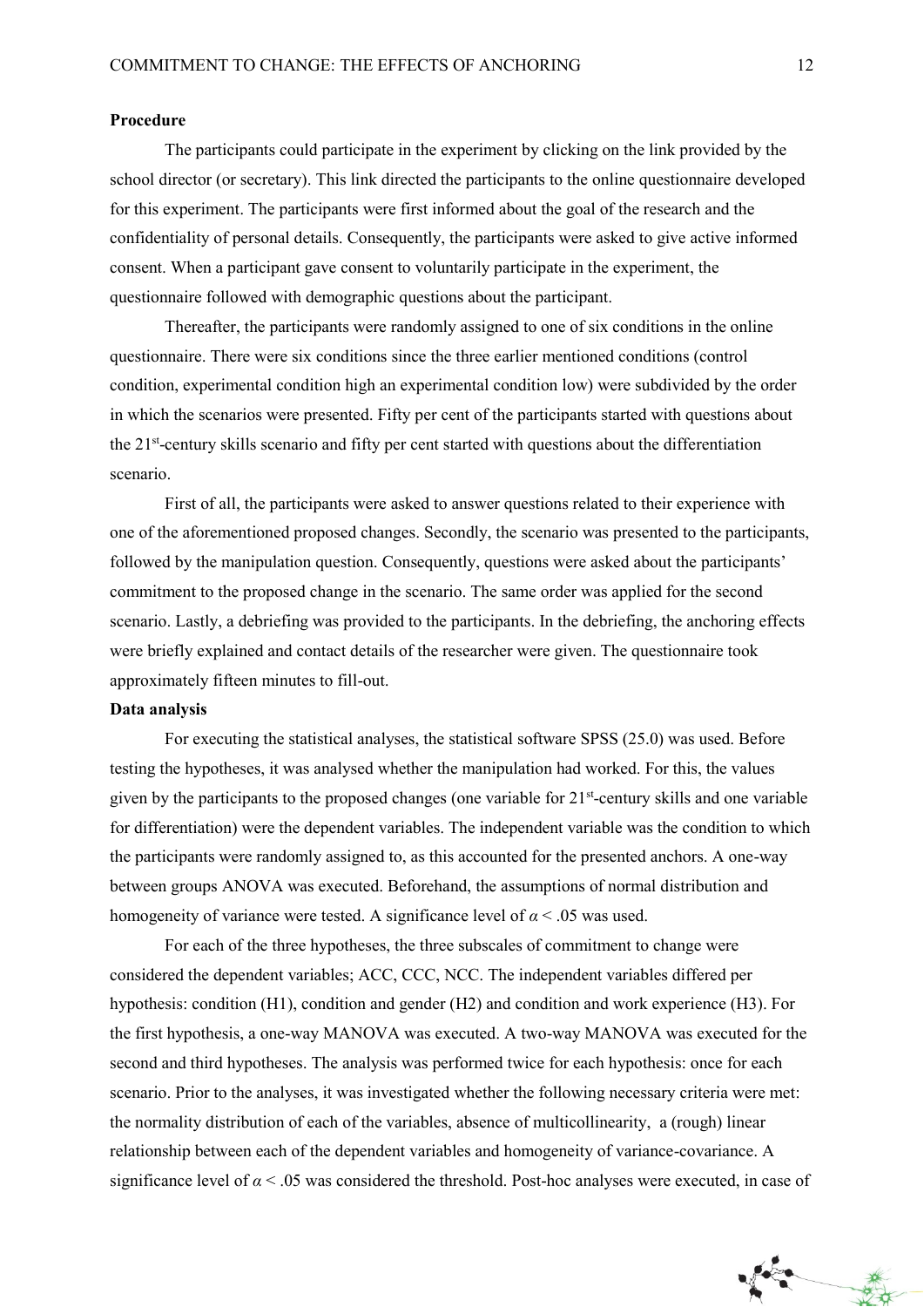a significant effect, to establish between which conditions the difference occurred. Gabriel's post-hoc test was used when the group sizes were unequal (Allen & Bennett, 2010). Hochberg's GT2 post-hoc test was used when the group sizes were extremely unequal (Allen & Bennett, 2010).

Regarding the second hypothesis, the one participant that indicated 'other' as gender, was filtered out of the dataset for this analysis, as this hypothesis focused only on the difference between female and male teachers. In advance to analysing the third hypothesis, work experience was split into two groups: a group with high school teachers who had less than or three years of work experience and a group with high school teachers who had more than three years of work experience.

#### **Results**

#### **Descriptive statistics**

Pearson R was used to establish the correlations between commitment to change, gender, and work experience (see Table 4). Commitment to change was split into three components: affective commitment to change (ACC), continuance commitment to change (CCC) and normative commitment to change (NCC). A difference was made between commitment to change for each scenario: 21<sup>st</sup>century skills and differentiation. The correlations printed in **bold** are found to be significant. A negative correlation means that, on average, a low score on one of the variables is accompanied by a high score on another variable or vice versa. This is the case for ACC for 21<sup>st</sup>-century skills and CCC for 21st -century skills, for ACC for differentiation and CCC for differentiation and for the resulting two combinations. Another negative correlation was found between NCC for differentiation and work experience. This means that, on average, less work experience is accompanied by a high score on NCC for differentiation and vice versa.

A positive correlation was found for ACC for  $21^{st}$ -century skills and NCC for  $21^{st}$ -century skills, for ACC for differentiation and NCC for differentiation and the resulting two combinations, meaning that a high score on one variable is accompanied by a high score on the other variable and vice versa. Furthermore, a positive correlation was found between ACC for differentiation and for 21<sup>st</sup>-century skills. This means that, on average, when one scores high on ACC for one of the scenarios, the person will score high on ACC for the other scenario as well and vice versa. Similarly, a positive correlation is found between both scores on CCC and between both scores on NCC as well. Lastly, a positive correlation was found between NCC for differentiation and CCC for differentiation. Thus, a high score on NCC will result in a high score on CCC and vice versa.

#### Table 4

*Pearson's Correlations of Commitment to Change, Gender and Work Experience (WorkE)*

|            |  | 4 5 6 7 |  |  |
|------------|--|---------|--|--|
| $1$ ACC 21 |  |         |  |  |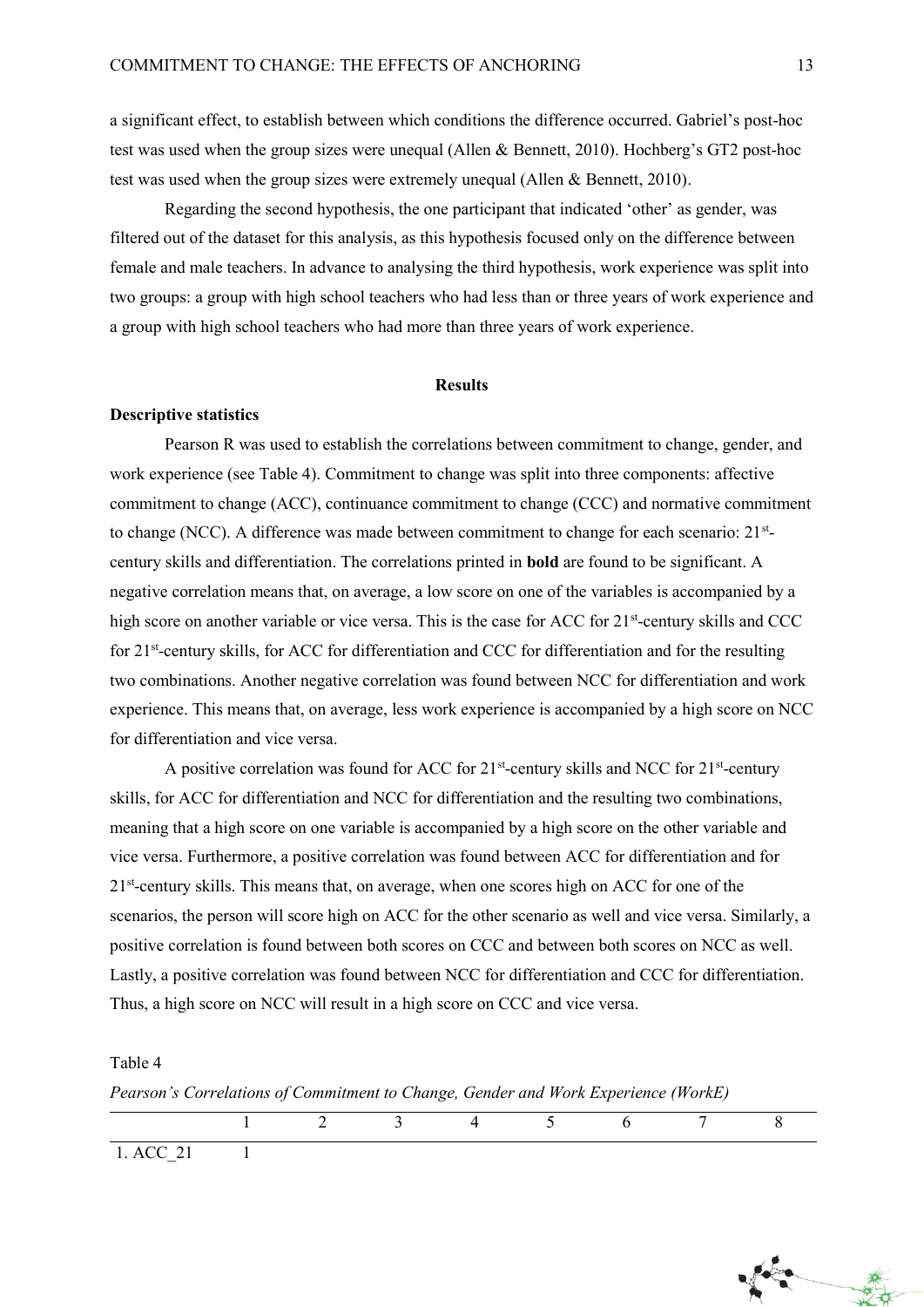|                  | 1       | $\overline{2}$ | 3       | $\overline{4}$ | 5      | 6       | $\overline{7}$ | 8     |
|------------------|---------|----------------|---------|----------------|--------|---------|----------------|-------|
| 2. CCC 21        | $-.42*$ | $\mathbf{1}$   |         |                |        |         |                |       |
| 3. NCC 21        | $.44*$  | .05            | 1       |                |        |         |                |       |
| 4. ACC dif       | $.39*$  | $-.29*$        | $.21^*$ |                |        |         |                |       |
| 5. CCC dif       | $-.35*$ | $.65^*$        | .13     | $-.33*$        |        |         |                |       |
| 6. NCC dif       | $.24*$  | .11            | $.51^*$ | $.31^*$        | $.33*$ | 1       |                |       |
| 7. Gender        | .06     | $-.05$         | .11     | .15            | .01    | .07     | 1              |       |
| 8. WorkE         | $-.05$  | .00            | .04     | $-.10$         | $-.03$ | $-.18*$ | $-.03$         | 1     |
| M                | 3.87    | 2.62           | 3.32    | 4.05           | 2.56   | 3.36    | 1.57           | 15.42 |
| SD               | 0.61    | 0.74           | 0.61    | 0.61           | 0.81   | 0.69    | 0.51           | 10.35 |
| $\boldsymbol{N}$ | 145     | 145            | 145     | 157            | 157    | 157     | 195            | 195   |

\*.  $p < 0.05$  (2-tailed)

#### **Manipulation check**

A one-way between groups ANOVA was executed twice to investigate whether the manipulation questions had worked. The first analysis was aimed at the value given to the proposed change '21<sup>st</sup>-century skills' ( $N = 159$ ), and the second analysis at the value given to the proposed change 'differentiation'  $(N = 175)$ .

**21st -century skills.** The Shapiro-Wilk tests indicated an absence of normal distribution, but the normality plots showed that the departure from normality was moderate. A continuance of analysis was possible as the ANOVA is quite robust against violations of the normality assumption. Levene's statistic was non-significant,  $F(2, 156) = 1.96$ ,  $p = .145$ , which means that the assumption of homogeneity of variance has not been violated. The ANOVA was non-significant,  $F(2, 156) = 0.09$ , *p* = .910, which indicates that the presented anchors (or lack of an anchor in the control condition) in each condition did not have an effect on the value given to the proposed change. Therefore, the manipulation did not work as expected.

**Differentiation.** According to the Shapiro-Wilk test, some of the variables lacked a normal distribution. However, the plots showed that the departure from normality was mild. The analysis was continued because of the robust nature of the ANOVA. Levene's statistic was non-significant,  $F(2, \mathbf{r})$  $172$ ) = 0.50,  $p = 0.605$ , which means that the assumption of homogeneity of variance has not been violated. No significant effect was found when executing the ANOVA,  $F(2, 172) = 0.66$ ,  $p = .521$ . Similar to the first scenario, one can conclude that no effect was found of the presented anchors in each condition on the value given the proposed change. This means that the manipulation did not succeed as intended.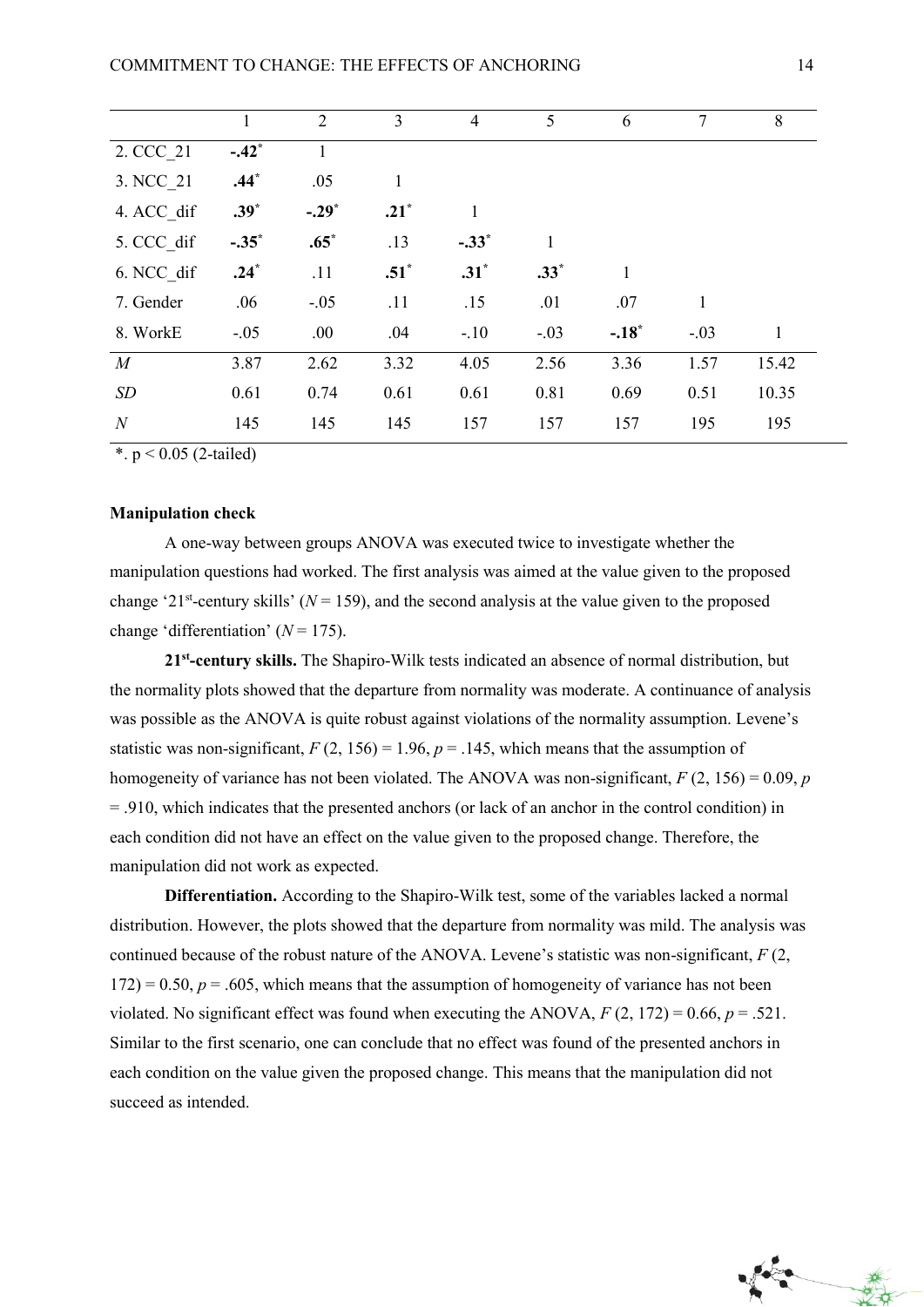#### **Anchoring and commitment to change**

A one-way MANOVA was used to examine the influence of anchoring on the commitment to change (ACC, CCC and NCC) of high school teachers. The analysis was performed twice, first for the scenario of 21<sup>st</sup>-century skills ( $N = 145$ ) and afterwards for the scenario of differentiation ( $N = 157$ ).

**21st -century skills.** Shapiro-Wilk tests showed that the majority of variables was not normally distributed, although the plots showed only mild deviation. Furthermore, multivariate outliers were found, which implies that the assumption of multivariate normality was violated too. However, a continuance of the analysis was possible since the group sizes exceeded thirty participants. There were no excessive correlations between the dependent variables, which means that there was no indication of multicollinearity. In addition, the relationships between the dependent variables appeared to be roughly linear. Box's *M* was non-significant at  $\alpha$  = .001 which indicates that the assumption of homogeneity of variance-covariance has not been violated. According to the MANOVA, no significant effect was found for the program variable (condition) on the combined dependent variables,  $F(6, 282) = 0.96$ ,  $p = .451$ , partial  $\eta^2 = .020$ . An analysis of the individual dependent variables did not show any significant effects either (see Table 5). This means that for the scenario of 21<sup>st</sup>-century skills no difference was found in the influence of anchoring on the ACC, CCC or NCC of high school teachers.

#### Table 5

| Predictor | Dependent variables              |      |      | Partial $n^2$ |
|-----------|----------------------------------|------|------|---------------|
| Condition | Affective commitment to change   | 0.15 | .860 | .002          |
|           | Continuance commitment to change | 0.89 | .413 | .012          |
|           | Normative commitment to change   | 1.15 | .318 | .016          |

*Summary of Univariate Analyses of Subscales of Commitment to Change for 21st -Century Skills*

**Differentiation.** Most of the variables were normally distributed according to the Shapiro-Wilk tests and plots. Multivariate outliers were found, which implies that the assumption of multivariate normality was violated. However, a continuance of the analysis was possible since the group sizes exceeded thirty participants. There were no excessive correlations between the dependent variables, which means that there was no indication of multicollinearity. In addition, rough linear relationships were found between the dependent variables. Box's *M* was non-significant at  $\alpha = .001$ which indicates that the assumption of homogeneity of variance-covariance has not been violated. The MANOVA was non-significant for the program variable (condition) on the combined dependent variables,  $F(6, 306) = 1.57$ ,  $p = .155$ , partial  $\eta^2 = .030$ . However, when analysing the dependent variables individually (see Table 6), a significant effect for condition on NCC was found,  $F(2, 154)$  = 3.90,  $p = 0.022$ , partial  $\eta^2 = 0.048$ .

義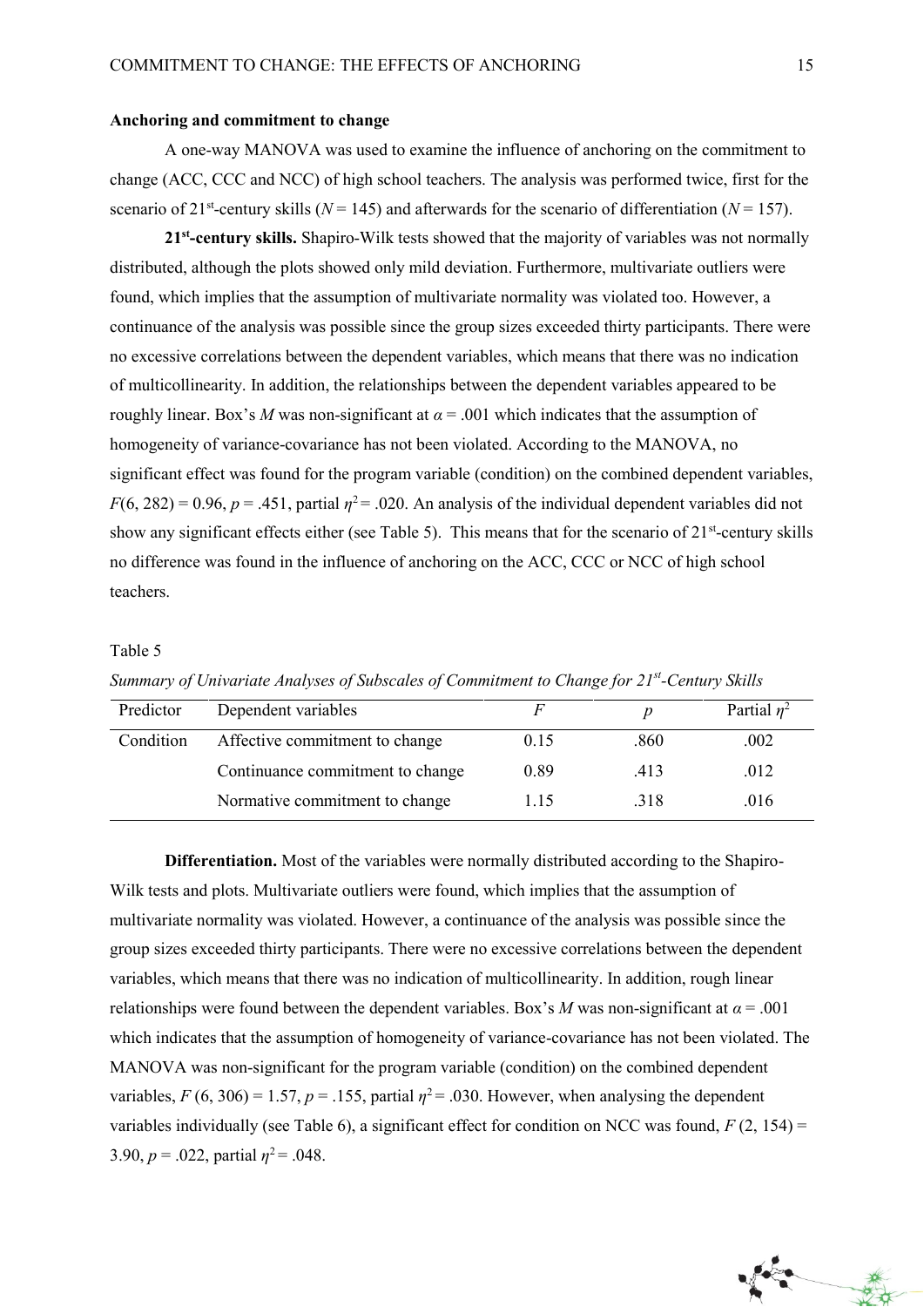Consequently, a post-hoc test (*Gabriel*) showed that high school teachers who were presented with a low anchor ( $M = 3.15$ ,  $SD = 0.09$ ) scored significantly lower on NCC than when high school teachers were presented with a high anchor  $(M = 3.50, SD = 0.09)$ . This analysis shows that, in the case of differentiation, the anchor presented to the participants did have an effect on the NCC of high school teachers.

#### Table 6

Predictor Dependent variables *F p* Partial  $n^2$ Condition Affective commitment to change 1.93 .149 .024 Continuance commitment to change  $0.04$  .965 .000 Normative commitment to change  $3.90$  .022 .048

*Summary of Univariate Analyses of Subscales of Commitment to Change for Differentiation* 

#### **Gender and commitment to change**

A two-way MANOVA was used to investigate the difference between the influence of anchoring on male and female high school teachers' commitment to change (ACC, CCC and NCC). First, the commitment to change of high school teachers in relation to the scenario of 21<sup>st</sup>-century skills was investigated  $(N = 144)$ , followed by an analysis of the effect in case of the scenario of differentiation  $(N = 156)$ .

**21st -century skills.** The Shapiro-Wilk tests showed that the majority of the variables were normally distributed. However, the Mahalanobis Distance indicated signs of multivariate outliers, which violated the assumption of multivariate normality. Nevertheless, a continuance of analysis was possible as the group sizes for both gender and condition exceeded thirty participants. The resting assumptions of homogeneity of variance-covariance, linearity and no multicollinearity were satisfied. The two-way MANOVA showed no effect for the interaction variable (*Gender x Condition*) on the combined dependent variables,  $F(6, 274) = 0.71$ ,  $p = .640$ , partial  $\eta^2 = .015$ . An analysis of the effect of the interaction variable on the individual dependent variables did not show any significant effects either (see Table 7). This means that for the scenario of  $21<sup>st</sup>$ -century skills no difference was found between the influence of anchoring on female and male teachers' ACC, CCC or NCC.

Table 7

*Summary of Univariate Analyses of Subscales of Commitment to Change for 21st -Century Skills*

| Predictors          | Dependent variables              |      |      | Partial $n^2$ |
|---------------------|----------------------------------|------|------|---------------|
| Gender <sup>*</sup> | Affective commitment to change   | 1.95 | .146 | .027          |
| Condition           | Continuance commitment to change | 0.39 | .742 | .004          |
|                     | Normative commitment to change   | 0.61 | .544 | .009          |

数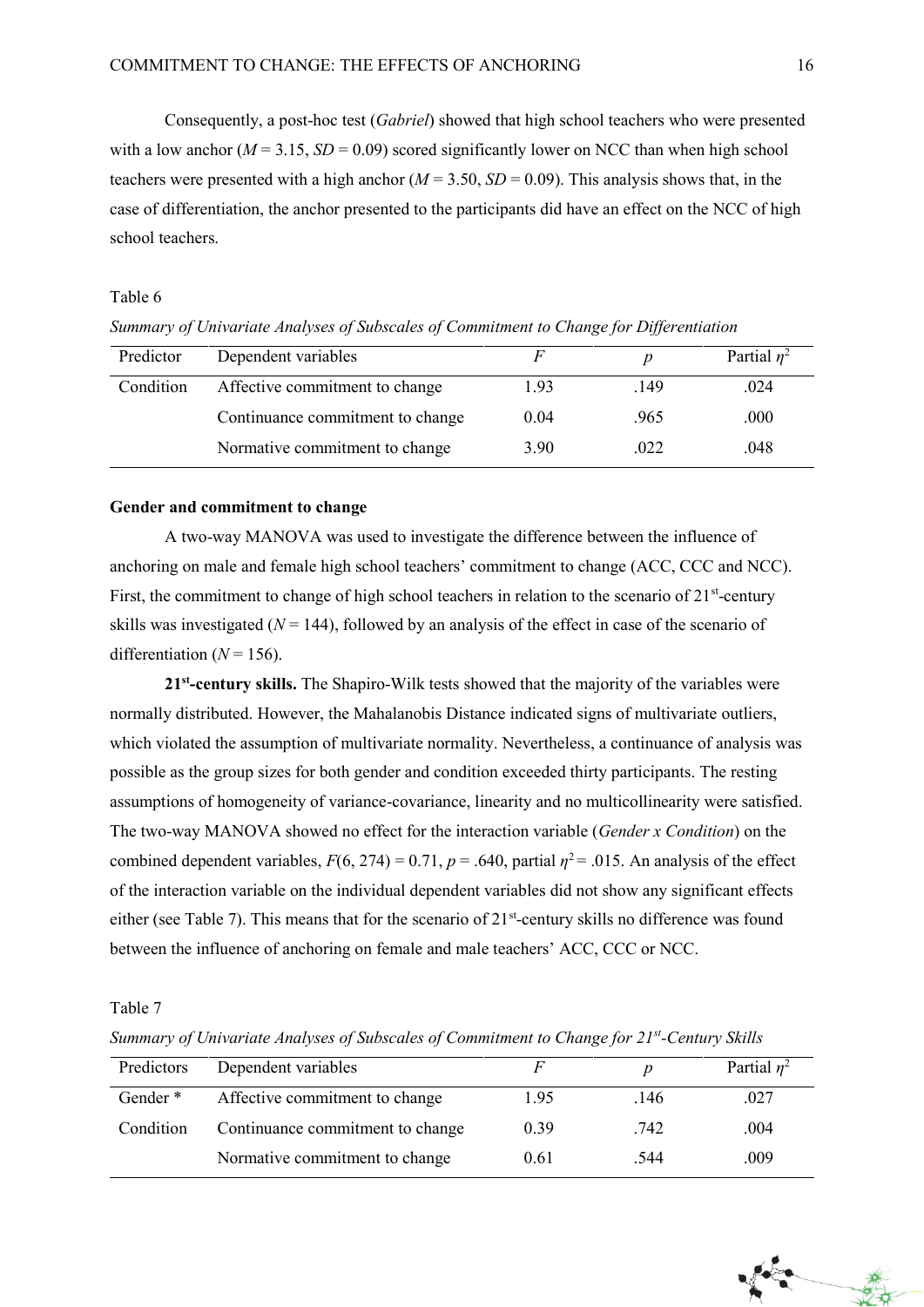| Predictors | Dependent variables              | F    | $\boldsymbol{p}$ | Partial $\eta^2$ |
|------------|----------------------------------|------|------------------|------------------|
| Gender     | Affective commitment to change   | 5.36 | .022             | .037             |
|            | Continuance commitment to change | 0.84 | .361             | .006             |
|            | Normative commitment to change   | 3.89 | .050             | .027             |
| Condition  | Affective commitment to change   | 0.99 | .375             | .014             |
|            | Continuance commitment to change | 0.85 | .432             | .012             |
|            | Normative commitment to change   | 0.67 | .513             | .010             |

**Differentiation.** Most of the variables seemed to be normally distributed, according to the Shapiro-Wilk tests and normality plots. However, the assumption of multivariate normality has been violated, as multivariate outliers were found. Continuance of analysis was possible since the group sizes exceeded thirty participants. The resting assumptions of homogeneity of variance-covariance, linearity and no multicollinearity were satisfied. No effect was found when executing the two-way MANOVA,  $F(6, 298) = 0.85$ ,  $p = .536$ , partial  $\eta^2 = .017$ . An analysis of the effect of the interaction variable on the individual dependent variables did not show any significant effects either (see Table 8). This means that, for the scenario of differentiation, no difference was found between the influence of anchoring on female and male high school teachers' ACC, CCC or NCC.

#### Table 8

| Predictors          | Dependent variables              | F    | $\boldsymbol{p}$ | Partial $\eta^2$ |
|---------------------|----------------------------------|------|------------------|------------------|
| Gender <sup>*</sup> | Affective commitment to change   | 0.84 | .433             | .011             |
| Condition           | Continuance commitment to change | 0.21 | .812             | .003             |
|                     | Normative commitment to change   | 0.91 | .405             | .012             |
| Gender              | Affective commitment to change   | 2.65 | .105             | .017             |
|                     | Continuance commitment to change | 0.00 | .981             | .000             |
|                     | Normative commitment to change   | 1.24 | .267             | .008             |
| Condition           | Affective commitment to change   | 1.80 | .169             | .023             |
|                     | Continuance commitment to change | 0.02 | .978             | .000             |
|                     | Normative commitment to change   | 2.83 | .062             | .036             |

### *Summary of Univariate Analyses of Subscales of Commitment to Change for Differentiation*

## **Work experience and commitment to change**

To investigate the difference between the influence of anchoring on experienced and inexperienced high school teachers' commitment to change (ACC, CCC and NCC), another two-way MANOVA was executed. The first MANOVA was directed to the scenario of  $21<sup>st</sup>$ -century skills ( $N =$ 145) and the second analysis was aimed at the scenario of differentiation  $(N = 157)$ .

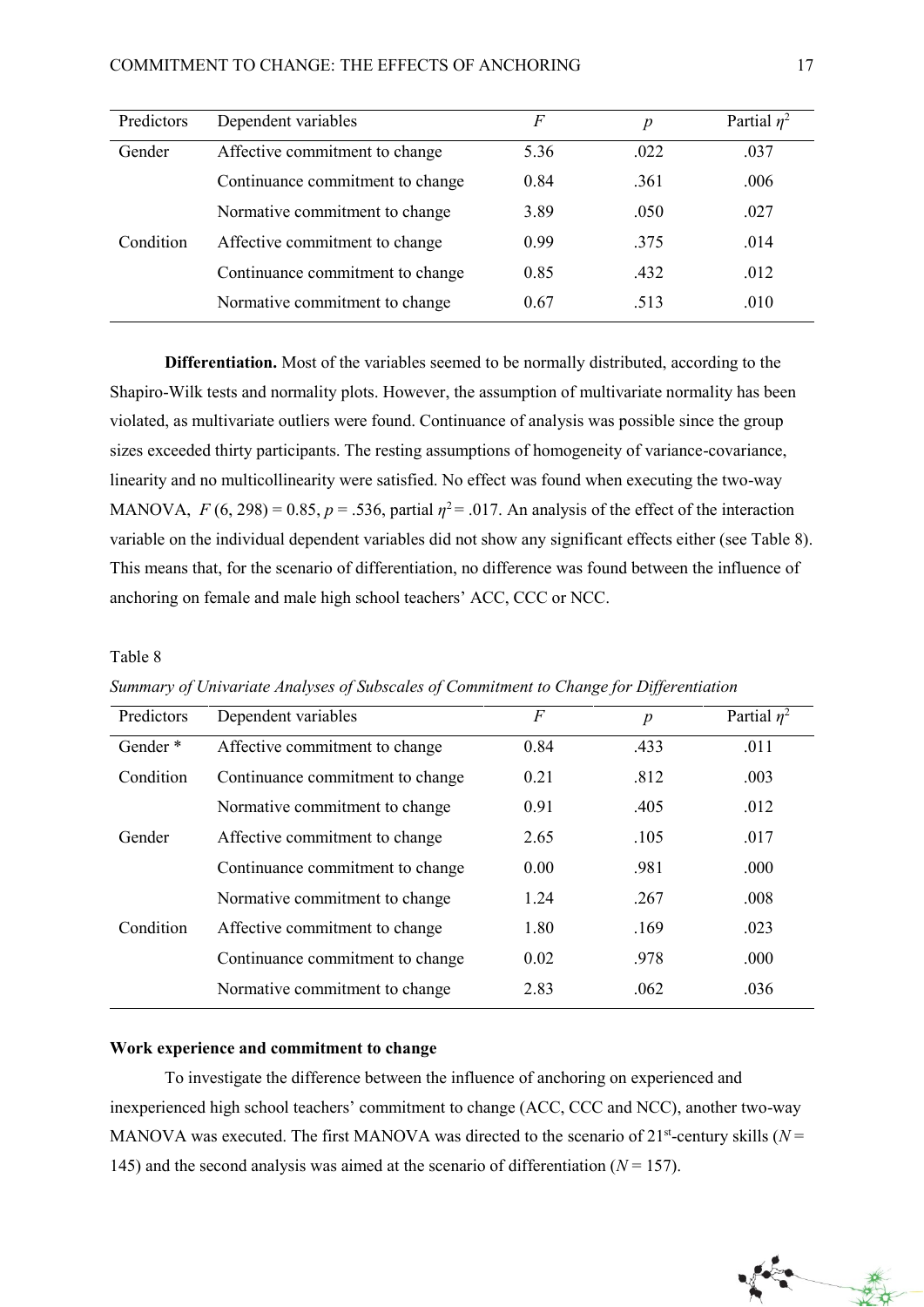**21st -century skills.** The Shapiro-Wilk test and plots showed that most of the variables were normally distributed. However, the Mahalanobis Distance implied multivariate outliers, which violates the assumption of multivariate normality. The analysis was still continued, as the MANOVA is quite robust against violations of normality. The resting assumptions of homogeneity of variancecovariance, linearity and no multicollinearity were satisfied. The two-way MANOVA was statistically non-significant for the interaction variable (*Work Experience x Condition*) on the combined dependent variables,  $F(6, 276) = 0.15$ ,  $p = .990$ , partial  $\eta^2 = .003$ . An analysis of the effect of the interaction variable on the individual dependent variables did not result in any significant effects either (see Table 9). Therefore, it could be stated that there is no difference found between the effect of anchoring on inexperienced and experienced high school teachers' ACC, CCC and NCC.

#### Table 9

| Predictors         | Dependent variables              | F    | $\boldsymbol{p}$ | Partial $\eta^2$ |
|--------------------|----------------------------------|------|------------------|------------------|
| WorkE <sup>*</sup> | Affective commitment to change   | 0.03 | .970             | .000             |
| Condition          | Continuance commitment to change | 0.24 | .790             | .003             |
|                    | Normative commitment to change   | 0.04 | .960             | .001             |
| WorkE              | Affective commitment to change   | 0.33 | .567             | .002             |
|                    | Continuance commitment to change | 0.96 | .328             | .007             |
|                    | Normative commitment to change   | 0.53 | .466             | .004             |
| Condition          | Affective commitment to change   | 0.15 | .860             | .002             |
|                    | Continuance commitment to change | 0.74 | .481             | .010             |
|                    | Normative commitment to change   | 0.34 | .710             | .005             |

*Summary of Univariate Analyses of Subscales of Commitment to Change for 21st -Century Skills*

**Differentiation.** The majority of the variables seemed to be normally distributed following the Shapiro-Wilk tests and normality plots. Multivariate outliers were found, which indicates that the assumption of multivariate normality has been violated. Nevertheless, the analysis was continued. The resting assumptions of homogeneity of variance-covariance, linearity and no multicollinearity were satisfied. The two-way MANOVA was statistically non-significant for the interaction variable (*Work Experience x Condition*) on the combined dependent variables,  $F(6, 300) = 1.57$ ,  $p = .155$ , partial  $\eta^2 =$ .030. An analysis of the effect of the interaction variable on the individual dependent variables (see Table 10) showed a significant effect for the interaction variable on CCC,  $F(2, 151) = 3.97$ ,  $p = .021$ , partial  $\eta^2$  = .050.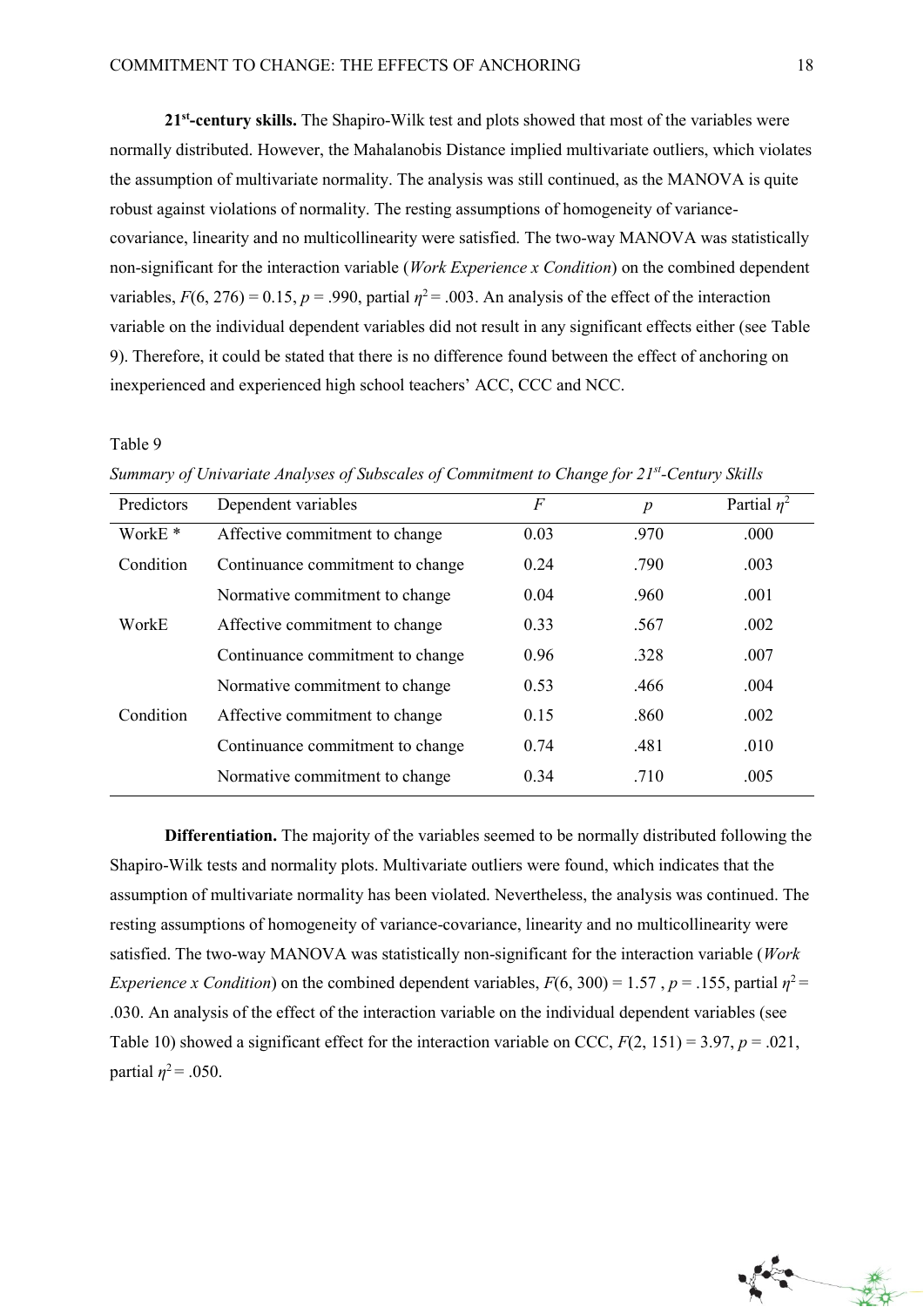## Table 10

| Predictors         | Dependent variables              | F    | $\boldsymbol{p}$ | Partial $\eta^2$ |
|--------------------|----------------------------------|------|------------------|------------------|
| WorkE <sup>*</sup> | Affective commitment to change   | 1.82 | .165             | .024             |
| Condition          | Continuance commitment to change | 3.97 | .021             | .050             |
|                    | Normative commitment to change   | 0.31 | .734             | .004             |
| WorkE              | Affective commitment to change   | 0.01 | .933             | .000             |
|                    | Continuance commitment to change | 5.66 | .019             | .036             |
|                    | Normative commitment to change   | 0.44 | .508             | .003             |
| Condition          | Affective commitment to change   | 2.30 | .104             | .030             |
|                    | Continuance commitment to change | 1.66 | .194             | .022             |
|                    | Normative commitment to change   | 3.09 | .049             | .039             |

*Summary of Univariate Analyses of Subscales of Commitment to Change for Differentiation*

Post-hoc analyses (*Hochberg's GT2*) were executed to see where the difference occurred. This showed that experienced high school teachers in the control condition  $(M = 2.76, SD = 0.13)$  scored significantly higher on CCC than inexperienced high school teacher in the control condition (*M* = 1.58, *SD* = 0.32). This means that, without the interference of the anchors, more work experience results in a higher CCC for the scenario of differentiation.

### **Summary**

For an overview of the status per hypotheses, one is referred to Table 11.

## Table 11

## *Summary of Status of Hypotheses per Scenario*

| <b>Hypotheses</b>                   | Scenario               | Condition                  | <b>Status</b> |
|-------------------------------------|------------------------|----------------------------|---------------|
| (H1): Expected is that high school  | $21st$ -century skills | Control vs. high anchor    | Rejected      |
| teachers would be less committed to |                        | Control vs. low anchor     | Rejected      |
| change when being presented with a  |                        | High anchor vs. low anchor | Rejected      |
| discouraging anchor than when       | Differentiation        | Control vs. high anchor    | Rejected      |
| being presented with an             |                        | Control vs. low anchor     | Rejected      |
| encouraging anchor.                 |                        | High anchor vs. low anchor | Accepted*     |
| (H2): Expected is that female high  | $21st$ -century skills | Control                    | Rejected      |
| school teachers' commitment to      |                        | High anchor                | Rejected      |
| change will be more influenced by   |                        | Low anchor                 | Rejected      |
| anchoring effects than male high    | Differentiation        | Control                    | Rejected      |
| school teachers commitment to       |                        | High anchor                | Rejected      |
| change.                             |                        | Low anchor                 | Rejected      |

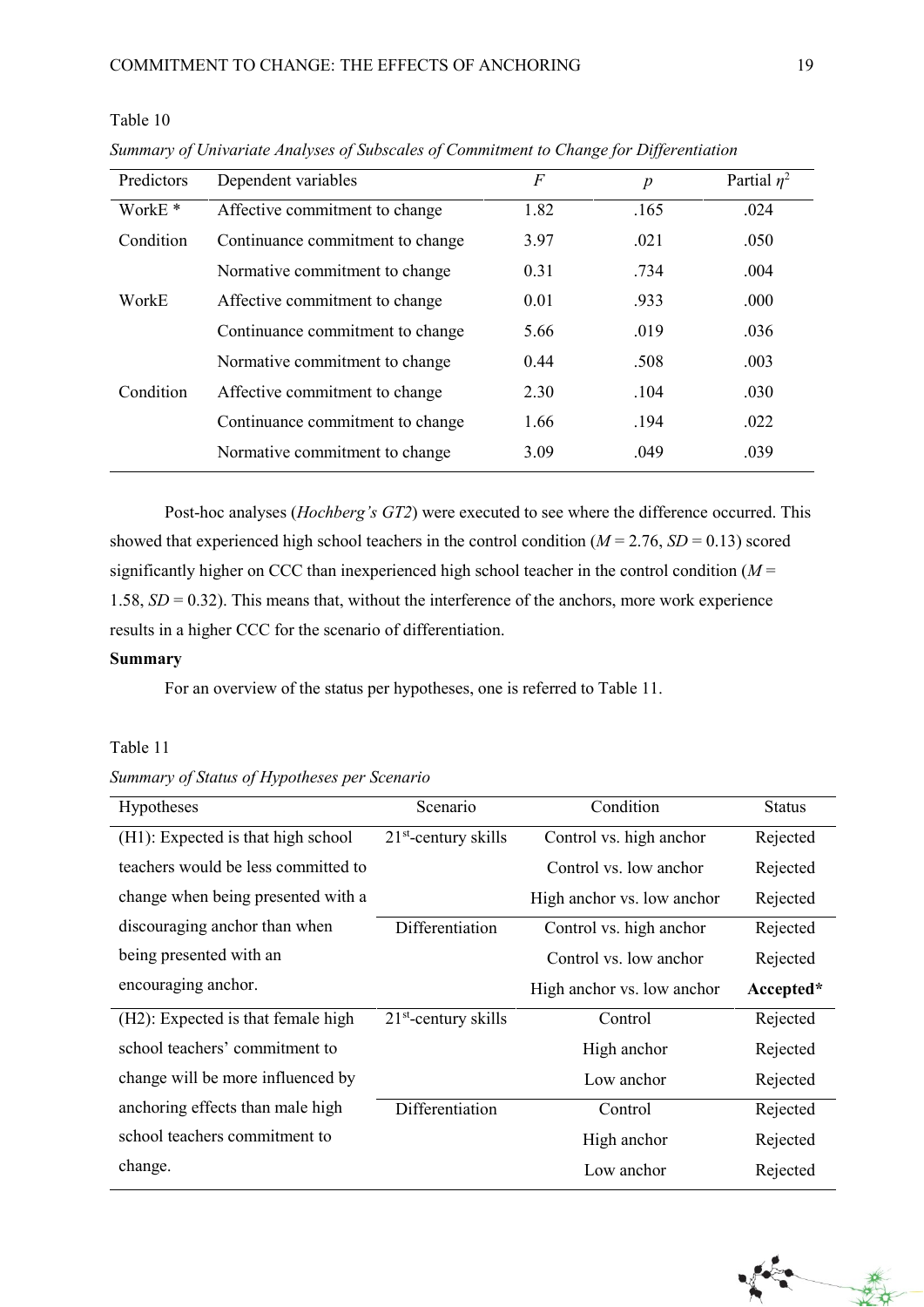| <b>Hypotheses</b>                    | Scenario               | Condition   | <b>Status</b> |
|--------------------------------------|------------------------|-------------|---------------|
| (H3): Expected is that the           | $21st$ -century skills | Control     | Rejected      |
| commitment to change of              |                        | High anchor | Rejected      |
| experienced high school teachers     |                        | Low anchor  | Rejected      |
| will be less influenced by anchoring | Differentiation        | Control     | Accepted**    |
| effects than the commitment to       |                        | High anchor | Rejected      |
| change of inexperienced high         |                        | Low anchor  | Rejected      |
| school teachers.                     |                        |             |               |

**\***. Only for normative commitment to change.

\*\*. Only for continuance commitment to change.

#### **Discussion**

The purpose of this experiment was to investigate the effect of bias caused by anchoring on the commitment to change (affective commitment to change (ACC), continuance commitment to change (CCC) and normative commitment to change (CCC)) of high school teachers. The following main research question and subsequent hypothesis were investigated: *"what is the influence of anchoring on the commitment to change (ACC, CCC and NCC) of high school teachers?"*. It was expected that high school teachers would be less committed to change when being presented with a discouraging anchor than when being presented with an encouraging anchor. Two additional hypotheses were examined in this experiment, namely that female high school teachers' commitment to change would be more influenced by anchoring effects than male high school teachers commitment to change and that the commitment to change of experienced high school teachers would be less influenced by anchoring effects than the commitment to change of inexperienced high school teachers. **Manipulation** 

The values given to the proposed changes did not differ among the different conditions with either no anchor, a high anchor or a low anchor. This is an unexpected result since previous research did prove the effect of anchoring in many different workplace environments (Furnham & Boo, 2011). Tversky and Kahneman (1974) explained that an anchor affects one's estimations or judgements based on the direction of the anchor. However, the same effect did not occur in this experiment, even though different directions of anchors were used (a discouraging anchor (4.9) and an encouraging anchor (7.9)) to direct the participants in their appreciation of the proposed change. Possible explanations are given in a research paper from Wegener, Petty, Detweiler-Bedell and Jarvis (2001), in which is explained that, first of all, it could be that the chosen anchors in this experiment were too extreme. As opposed what is often assumed in literature on the anchoring effects, more moderate anchors lead to more excessive anchoring effects (Wegener et al., 2001).

Alternatively, it could be that some of the participants were favourable towards the change initiative and, therefore, when being presented with a discouraging anchor, found a reason to disagree

一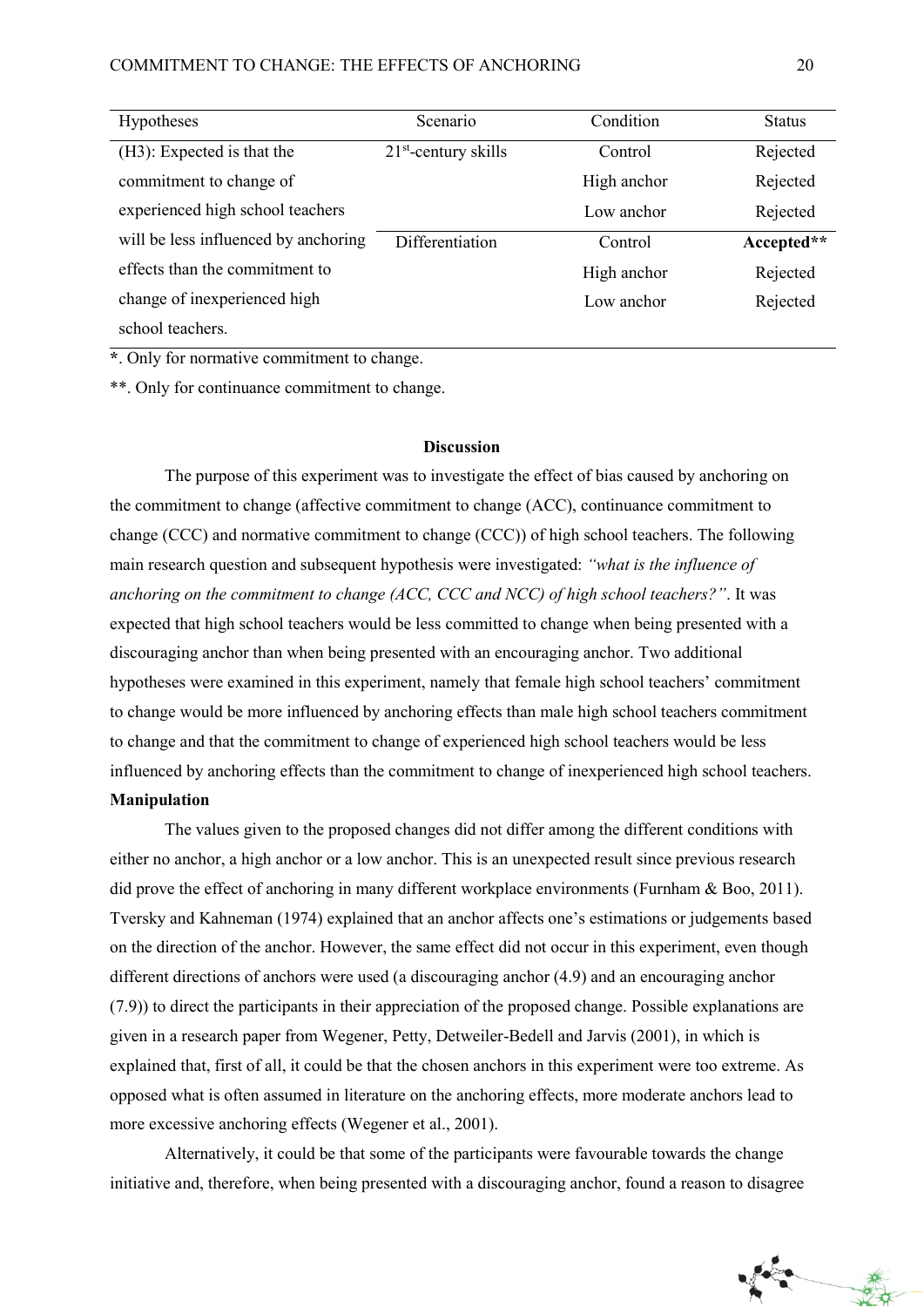instead of agreeing with the anchor and valued the proposed change otherwise. This is called 'discomfirmatory search' as opposed to 'confirmatory search' (Wegener et al., 2001). Some participants engaging in discomfirmatory search could have evened out the manipulation effect, which means that the anchoring effect possibly might have worked in a certain way for some of the participants.

#### **Normative influence**

For the scenario regarding differentiation, high school teachers who were presented with a low anchor scored lower on NCC than high school teachers who were presented with a high anchor. This suggests that high school teachers confronted with a high anchor expressed more responsibility to implement the change initiative and felt more like it 'was the right thing to do'. This is in line with the first hypothesis: "*expected is that high school teachers will be less committed to change when being presented with a discouraging anchor than when being presented with an encouraging anchor".*  However, the same result has not been found for any of the other subscales of commitment to change and neither for the scenario of  $21<sup>st</sup>$ -century skills.

A possible explanation could be that the anchors in combination with the scenario functioned as a norm instead. The anchors could have elicited a normative influence. Normative influence is the process in which the normal is defined and, consequently, will be seen as the standard to aim for (Banyard, Dillon, Norman, & Winder, 2015). This can lead to conformity, because of fear of negative social consequences when not following the norm (Kassin, Fein, & Markus, 2014). A feeling of responsibility to follow the norm or feeling like 'it is the right thing to do' can be a consequence. Those feelings define NCC (Herscovitch & Meyer, 2002). If the scenario, in combination with the presented anchors, elicited a strong normative influence, this could explain why only a difference was found for normative commitment to change.

#### **Gender**

The results indicated that, for both scenarios, no difference was found between the influence of anchoring on female and male high school teachers' commitment to change. This is contradicting the second hypothesis: "*expected is that female high school teachers' commitment to change will be more influenced by anchoring effects than male high school teachers commitment to change".* This hypothesis was based on the idea that woman are more likely to attend to details in the environment and, therefore, would attach more value to anchors (Kudryavtsev & Cohen, 2011; Rajdev & Raninga, 2016). Even though this statement could still be true, Beblo, Beninger and Markowsky (2017) explain that this effect might be lost due to a similar level of experience with the specific task or due to similar levels of previous education.

In this research is stated that the observed gender differences in literature on anchoring might rather be due to gender differences regarding level of previous education and/or the experience with the specific task (Beblo et al., 2017). Thus, in case, on average, no differences in the level of previous education and/or experience with the proposed changes (21<sup>st</sup>-century skills or differentiation) existed

Fra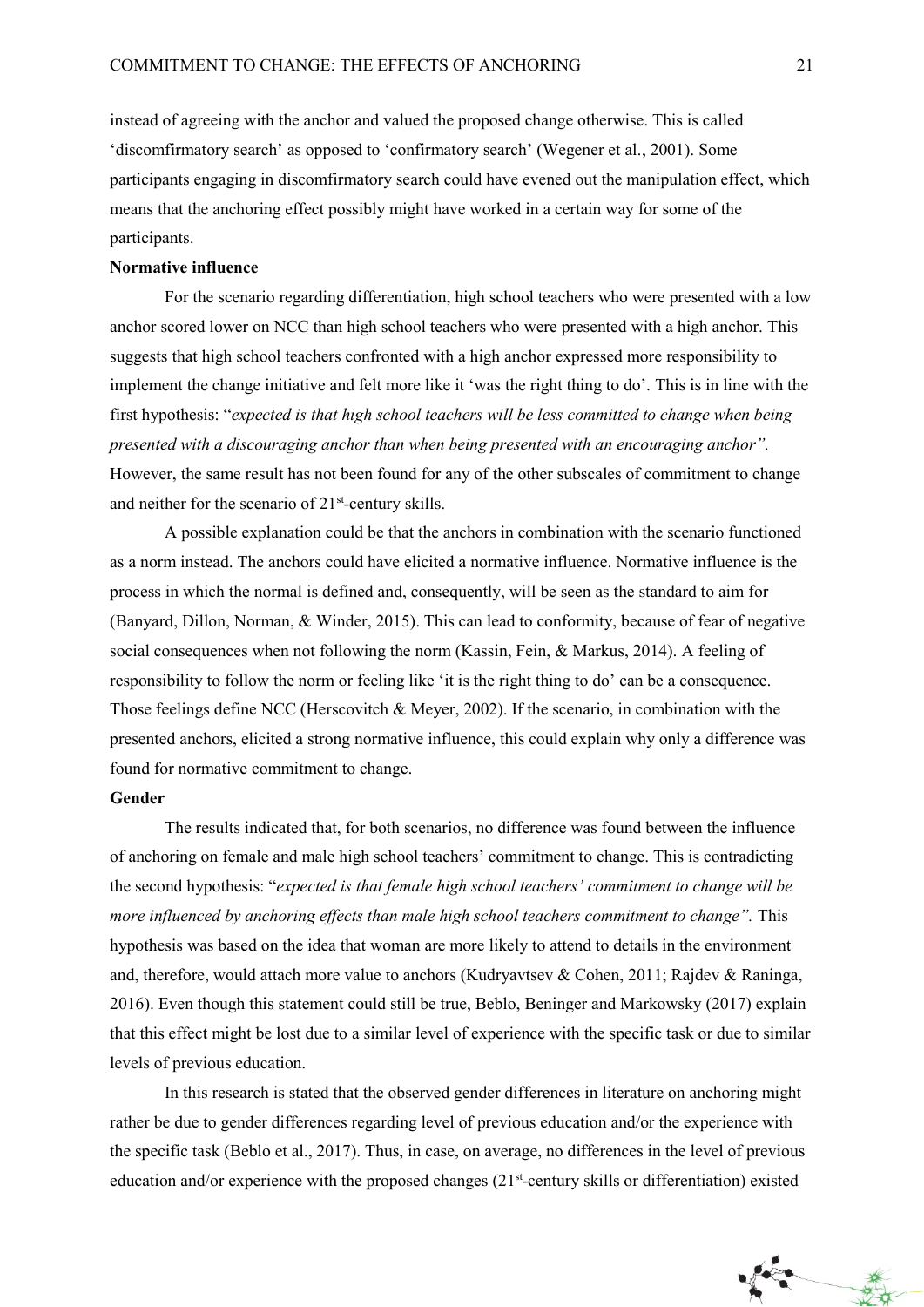between both female and male high school teachers, this could account for the lack of results. A similar statement was made before by Eagly and Carli (1981) about conformity bias, which contained the idea that any difference in a tendency to conform would rather stem from one's familiarity with the situation (for example with the proposed changes) and not from one's gender.

#### **Work experience**

The results revealed that the anchoring effects did not cause any differences between experienced and inexperienced high school teachers' commitment to change. This is contradicting the third hypothesis: "*expected is that the commitment to change of experienced high school teachers will be less influenced by anchoring effects than the commitment to change of inexperienced high school teachers".* An explanation could be that expertise of high school teachers is not so much defined by the years of work experience, as was used in this experiment based on research from Mok (1994) and Melnick and Meister (2008), but more by the knowledge, expertise and/or familiarity with the proposed changes (Eagly & Carli, 1981; Smith et al., 2013; Beblo et al., 2017).

This means that it could be that experienced and inexperienced teachers, differentiated by years of work experience, were evenly knowledgeable, experienced and/or familiar with both 21stcentury skills and differentiation. The concept of 21<sup>st</sup>-century skills gained attention last years due to the shift to a more knowledge-based economy (Van Laar et al., 2017). Even though the concept of differentiation exists already longer, it recently regained attention due to the fact that research pointed out the lack of differentiation in secondary education in the Netherlands (ResearchNed, 2017). Due to these facts, both inexperienced and experienced teachers might have been just as up-to-date on the proposed changes. This could have contributed to the lack of differences.

Apart from the experimental conditions, the results did indicate that experienced high school teachers in the control condition scored higher on CCC than inexperienced high school teachers in the control condition. This indicates that more work experience in years contributes to, as CCC is defined by Herscovitch and Meyer (2002): more perceived loss when one is not supporting the change initiative. An explanation of why experienced high school teachers scored higher on CCC, therefore, could be that those teachers have higher amounts of investment in the job because of more years of experience. As a result, experienced high school teachers might experience more perceived loss when not complying with the proposed change.

The fact that the same difference did not occur in the experimental conditions, might imply that the anchors actually did have some kind of effect. In the experimental conditions, it could be that the anchors functioned as indications for more perceived loss for the inexperienced teachers since these teachers scored higher on CCC in the experimental conditions than in the control condition. This could have caused the differences between inexperienced and experienced teachers in the experimental conditions to disappear. However, this would mean that inexperienced teachers were more affected by the anchors than the experienced teachers and this seems to be contradicting the other results found.

A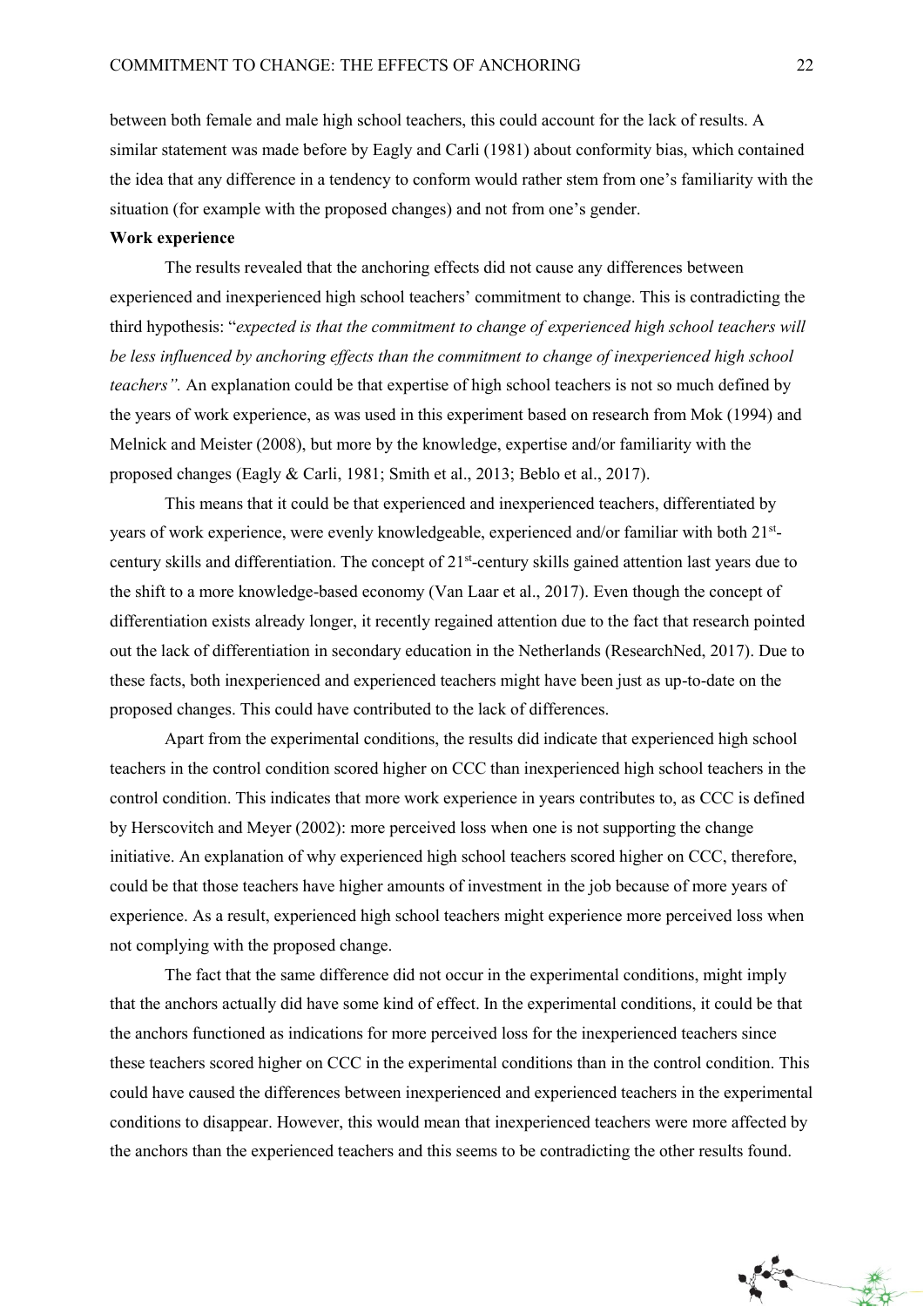Hence, this shows that the search for a comprehensive understanding of the anchoring effect is not over yet and future research is necessary.

#### **Limitations**

A potential shortcoming of the experiment can lie in the fact that results were found for the scenario of differentiation, but not for the scenario of 21<sup>st</sup>-century skills. This could be explained by the outcome of the factor analyses previously described. The factor analyses revealed that, instead of the expected four factors, seven underlying factors were present for the items of the scenario of 21stcentury skills. For the items concerning differentiation, only five underlying factors were found. The analyses show that the items in relation to 21<sup>st</sup>-century skills could have caused more unclarity or confusion with the participants than the items related to differentiation. This could be due to the fact that 21<sup>st</sup>-century skills contain multiple aspects, like for example critical thinking, collaboration, and problem-solving (Van Laar et al., 2017). The ambiguity could have been a result of this since one can have different opinions about different aspects of the 21<sup>st</sup>-century skills and have troubles filling out the questionnaire as if one is talking about one aspect. Therefore, this explanation could account for the fact that the same results have not been found for the scenario related to the  $21<sup>st</sup>$ -century skills.

Furthermore, the results showed high indications of multivariate outliers for each hypothesis. Outliers can be defined as scores that do not fit the rest of the data (Etikan, Musa, & Alkassim, 2016). These multivariate outliers can be caused by the use of convenience sampling in this experiment (Etikan et al., 2016). Convenience sampling means that the participants in this experiment are participating due to their accessibility rather than a random selection of participants (Etikan et al., 2016). This causes the possibility that the schools that agreed to participate were, for example, more favourable towards organisational change than high school teachers that did not participate. One of the participants also mentioned feeling like the questionnaire assumed that one is opposed to change initiatives and stated not to be. The earlier described 'discomfirmatory search' could have been a consequence. This means that, for example, participants who were favourable towards the change initiative disagree, found a reason to disagree with the discouraging anchor and valued the proposed change better instead (Wegener et al., 2001). This is an example of bias that could have played a role due to the convenience sampling (Etikan et al., 2016). Therefore, the results of this experiment are hard to generalize to the general population of high school teachers in the Netherlands.

Lastly, the most prominent limitation of this experiment lies in the fact that the role of familiarity with (or knowledge of) the proposed changes is not taken into account. Familiarity with the proposed change could have acted as a confounding variable. A confounding variable can affect the variables investigated in a study and cause the findings not to reflect the true relationships (Pourhoseinholi, Baghestani & Vahedi, 2012). If one's tendency to conform is indeed influenced by one's familiarity with the situation (Eagly & Carli, 1981; Smith et al., 2013; Beblo et al., 2017), the possibility exists that familiarity with the proposed change influences one's tendency to commit to a

美女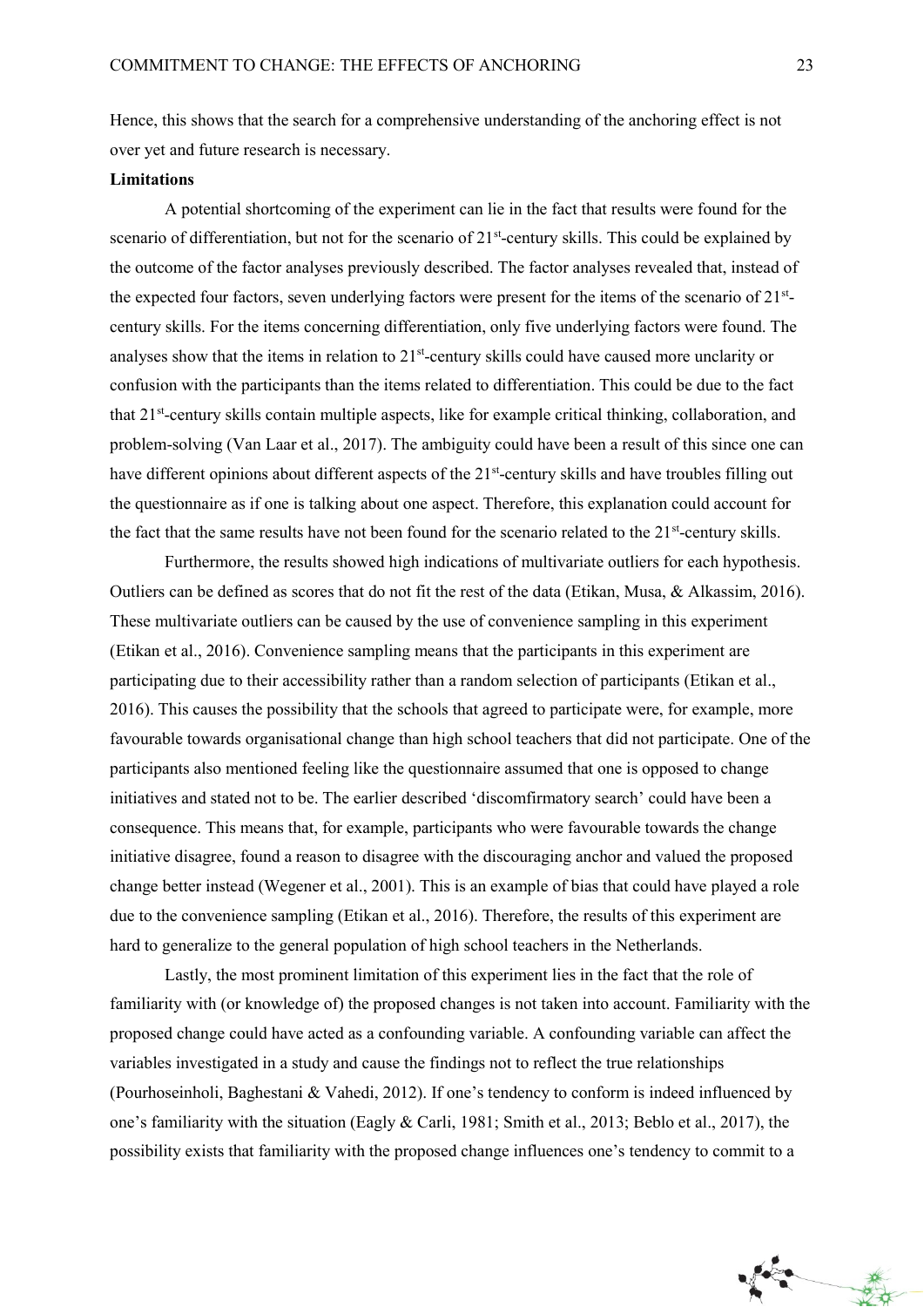change. The fact that the effect of familiarity with the proposed changes was not taken into account in this experiment could have been a possible source of error.

#### **Scientific and practical implications**

Even though we expected, based on previous research (Furnham & Boo, 2011; Kahneman & Klein 2009; Tversky and Kahneman, 1974), to find anchoring effects and this research did not as expected; the possible effects of anchoring are not yet ruled out. This experiment possibly rather showed the effects of conformity bias in the form of normative influence. However, the results did reveal that an unconscious process can affect one's commitment to change. This is proven by research from Nolan, Schultz, Cialdini, Goldstein and Griskevicius (2008) in which participants stated to believe to be least influenced in their behaviour by a descriptive norm, but ended up being most influenced by the norm. This shows how normative influence can affect commitment to change in an unconscious manner. Even though it is still commonly assumed that teachers are rational actors in decision-making processes (Doyle & Ponder, 1977; Hutner & Markman, 2015), this experiment sheds light on the influence of unconscious processes.

In addition, this experiment indicates that the role of familiarity, knowledge or experience with the situation or topic plays a huge role in the effects of anchoring. Other studies already mentioned the role of these factors affecting the influence of the anchoring effects before (Eagly & Carli, 1981; Smith et al., 2013; Beblo et al., 2017), and the same is suggested by the results, or to say; the lack of results, in this experiment. Interesting might be to investigate whether it is exactly familiarity, knowledge or experience what is affecting the influence of the anchoring effects the most. Tang and Lin (2017), for example, suggest that knowledge should be complemented by experience to not be affected by the anchoring effects and that solely knowledge will not be enough. Furthermore, Tang and Lin (2017) also already give suggestions of situations in which high-knowledge and experienced participants will still be affected by the anchoring effects, for example by time-pressure. More scientific insight into the role of these factors can contribute to the knowledge of factors affecting high school teachers' commitment to change.

Practically, this experiment could contribute to the way change management is currently dealt with at high schools in the Netherlands. More awareness about the unconscious processes affecting high school teacher's commitment to change could decrease the lack of understanding of change implementation and adoption processes that currently still exists (By, 2005; Van der Voet, 2015). Management boards of high schools in the Netherlands could act based on the perspective that high school teachers might not always make rational decisions and that their commitment to change might be affected by environmental (irrelevant) factors. More concrete strategies should be formed based on further research on the topic.

#### **Future research**

A first proposal for improvements for future research concerning the effect of anchoring on commitment to change is to rephrase the scenarios. A suggestion is to choose a different change

Fra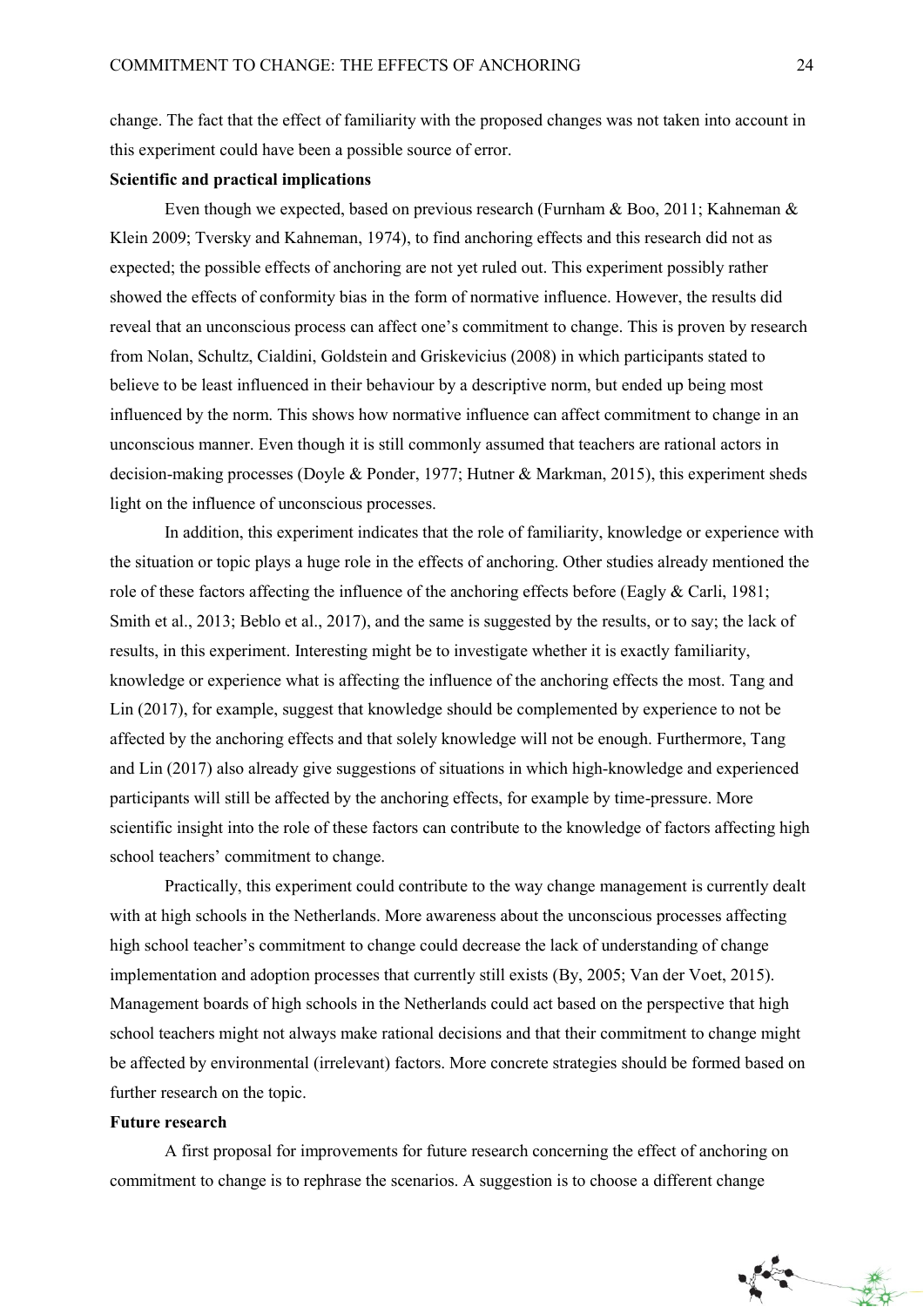initiative instead of 21<sup>st</sup>-century skills because of the possible unclarity caused by it. It is important that this change initiative covers only one concept or, for example, represents only one of the aspects of 21<sup>st</sup>-century skills. An example could be using only 'critical thinking', which is part of the 21<sup>st</sup>century skills (Van Laar et al., 2017). In addition, as the combination of the scenario and the presented anchor resulted possibly in a normative influence, rewriting the scenario is advised. Currently, the scenario includes sentences like: "other high school teachers point to …", which could have been, in combination with the presented anchors, experienced as a social norm (Nolan et al., 2008). Future studies should rather target at the individual teachers and exclude such statements from the scenarios.

Furthermore, it is recommended to examine the role of confounding variables like familiarity, knowledge and/or experience with the proposed changes in future studies. Controlling for the effect of these factors could lead to more insight into anchors affecting commitment to change (Pourhoseinholi et al., 2012). Lastly, a note of caution is sounded with regard to the sampling method chosen in further research on the effects of anchoring on commitment to change. As the current experiment was limited by the use of convenience sampling, future studies should choose their sampling methods with great care.

#### **Conclusion**

Even though this experiment did not find clear links between the anchoring effects and the commitment to change of a high school teacher, there is still evidence to suggest that high school teachers might not be as rational in their decision-making processes as is still commonly assumed. These findings add to a growing body of literature on factors influencing commitment to change. With help of the suggestions to improve future research, hopefully, effective change strategies to foster the implementation of change initiatives in educational settings can be developed. For now, the picture is still incomplete.

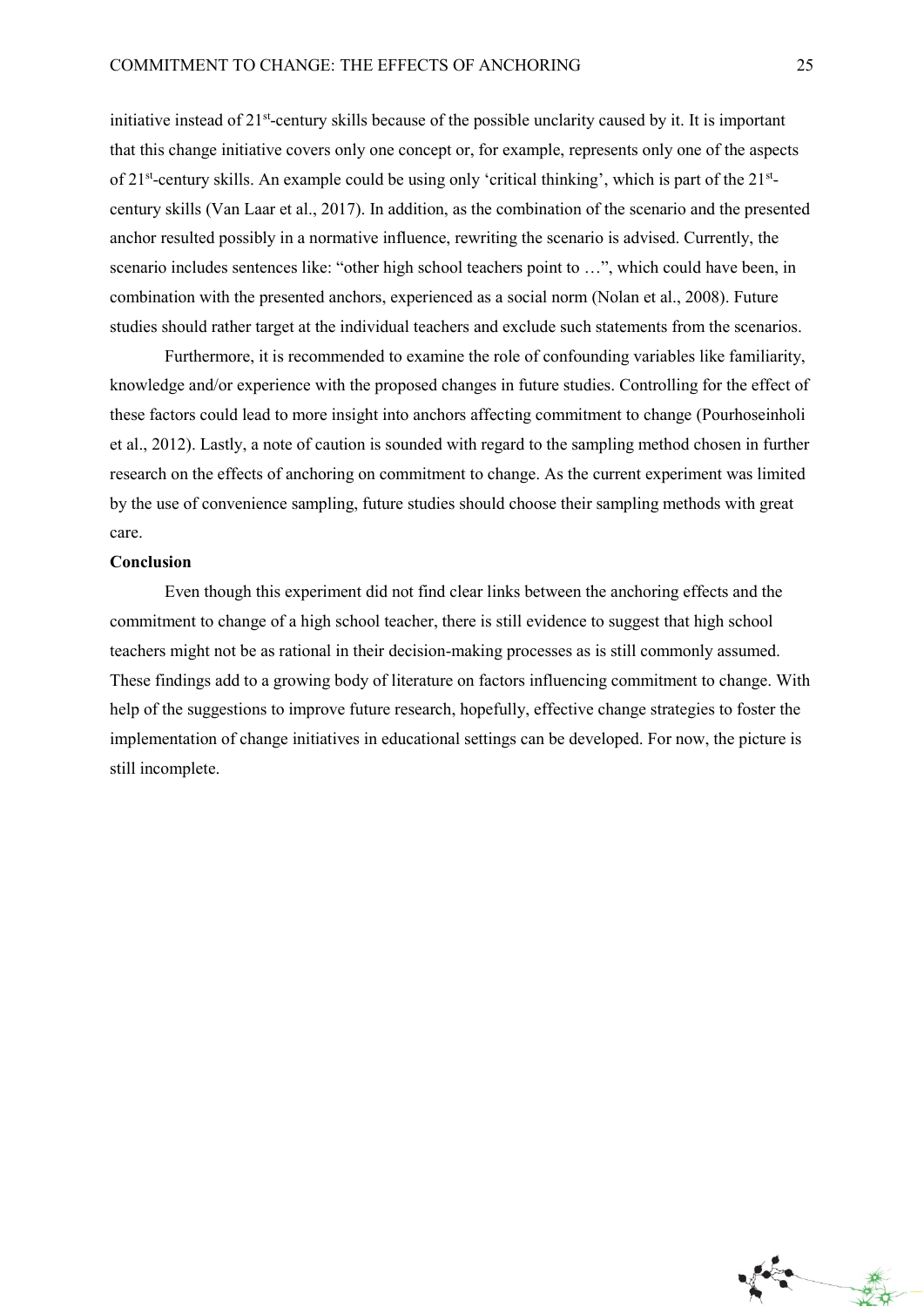#### References

- Allen, P. & Bennett, K. (2010). *PAWS Statistics by SPSS: a practical guide.* Australia: Cengage Learning Emea.
- Banyard, P., Dillon, G., Norman, C., & Winder, B. (2015). *Essential Psychology.* England, London: Sage.
- Beblo, M., Beninger, D., & Markowsky, E. (2017). It's education, not gender: a research note on the determinants of an anchoring bias in experimental WTF elicitations. *Journal of Behavioral Economics for Policy, 1*(2), 51-55. Retrieved from https://www.sabeconomics.org/wordpress/ wp-content/uploads/JBEP-1-2-7.pdf
- By, R. T. (2005). Organisational change management: a critical review. *Journal of Change Management, 5*(4), 369-380. doi: 10.1080/14697010500359250
- Cao, G., Clarke, S., & Lehaney, B. (2004). The need for a systemic approach to change management a case study. *Systematic Practice and Action Research, 17*(2), 103-126. doi: 10.1023/B:SPAA.0000018906.16607.cc
- Deunk, M. I., Smale-Jacobse, A. E., de Boer, H., Doolaard, S., & Bosker, R. J. (2018). Effective differentiation practices: A systematic review and meta-analysis of studies on the cognitive effects of differentiation practices in primary education. *Educational Research Review, 24*, 31- 54. doi: 10.1016/j.edurev.2018.02.002
- Doyle, W., & Ponder, G. A. (1977). The practicality ethic in teacher decision making. *Interchange, 8*(3), 1-12. doi: 10.1007/BF01189290.
- Eagly, A. H., & Carli, L. L. (1981). Sex of researchers and sex-typed communications as determinants of sex differences in influenceability: A meta-analysis of social influence studies. *Psychological Bulletin, 90*(1), 1-20. doi: 10.1037/0033-2909.90.1.1
- Etikan, I., Musa, S. A., & Alkassim, R. S. (2016). Comparison of convenience sampling and purposive sampling. *American Journal of Theoretical and Applied Statistics, 5*(1), 1-4. doi: 10.11648/j. ajtas.20160501.11
- Furnham, A., & Boo, H. C. (2011). A literature review of the anchoring effect. *The Journal of Socio-Economics, 40*(1), 35-42. doi: 10.1016/j.socec.2010.10.008

美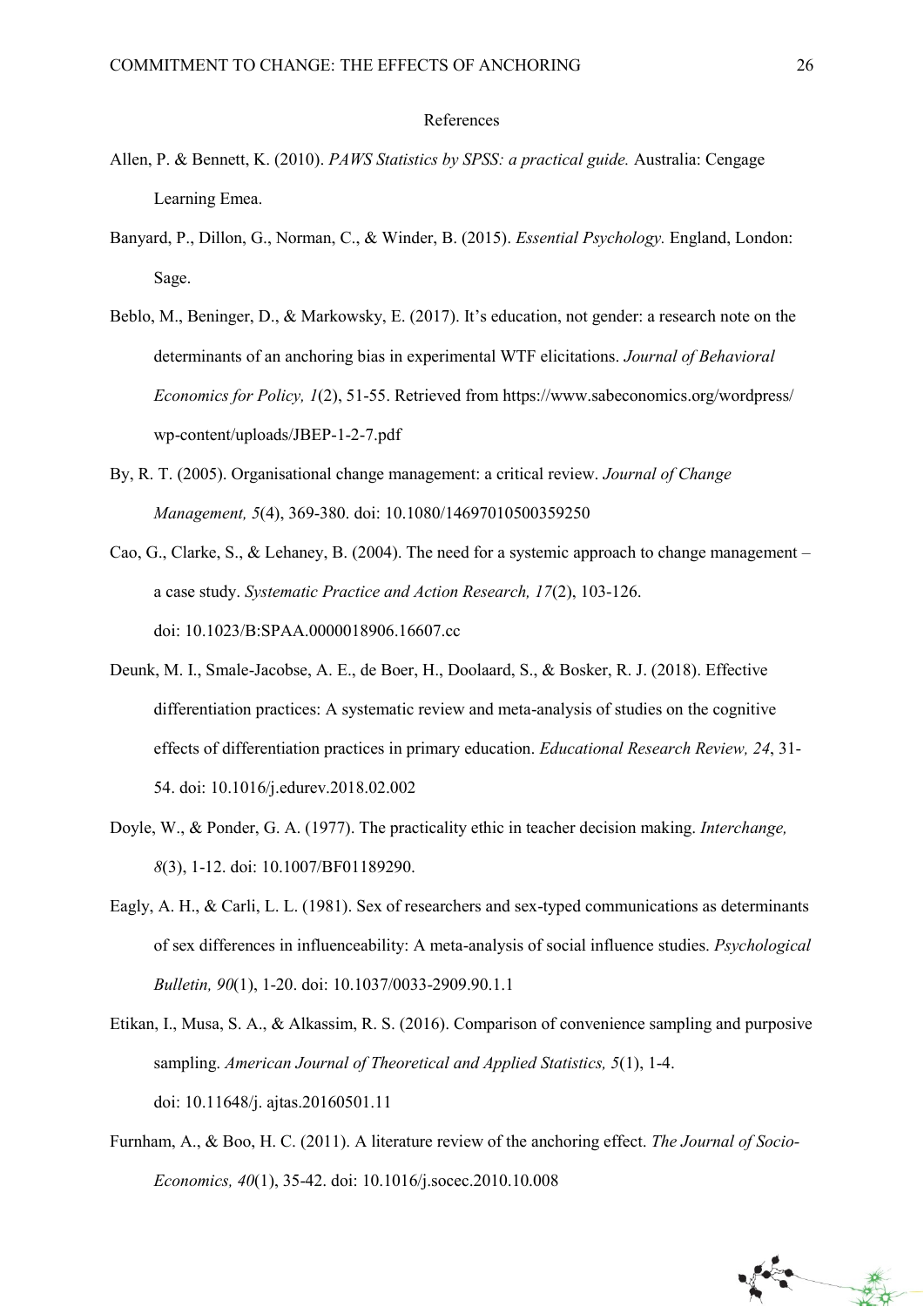- Gliem, J. A., & Gliem, R. R. (2003). Interpreting, and reporting Cronbach's alpha reliability coefficient for Likert-type scales. Paper presented at the *Midwest Research-to-Practice Conference in Adult, Continuing, and Community Education Calculating.*
- Haselton, M. G., Nettle, D., & Andrews, P. W. (2005). *The evolution of cognitive bias*. In D. M. Buss (Ed.), The Handbook of Evolutionary Psychology: Hoboken, NJ, US: John Wiley & Sons Inc., pp. 724–746.
- Herscovitch, L., & Meyer, J. P. (2002). Commitment to organizational change: extension of a three component model. *Journal of Applied Psychology, 87*(3), 474-487. doi: 10.1037//0021-9010.87.3.474
- Ho, S. H., & Liu, K. (2015). *A qualitative study of decision making process between expert and novice teachers in teaching students with intellectual disability* (Dissertation, Chung Yuan Christian University). Retrieved from http://www.jldd.jp/gtid/acmr\_17/pdf/37-su-hua-ho.pdf.
- Hutner, T. L., & Markman, A. B. (2015). Department-level representations: a new approach to the study of science teacher cognition. *Science Education, 100*(1), 30-56. doi: 10.1002./sce.21186
- Judge, T. A., Thoreson, C. J., Pucik, V., & Welbourne, T. M. (1999). Managerial coping with organizational change: A dispositional perspective. *Journal of Applied Psychology, 84*(1)*,* 107– 122. doi: 10.1037//0021-9010.84.1.107
- Kahneman, D. (1992). Reference points, norms, anchors and mixed feelings. *Organizational behaviour and human decision processes, 51*(2)*,* 296-312. doi: 10.1016/0749-5978(92)90015-Y
- Kahneman, D., & Klein, G. (2009). Conditions for intuitive expertise: a failure to disagree. *American Psychologist, 64*(6), 515-526. doi: 10.1037/a0016755
- Kassin, S., Fein, S., & Markus, H. R. (2014). *Social Psychology.* Belmont, CA: Wadsworth, Cengage Learning
- Kudryavtsev, A., & Cohen, G. (2011). Behavioral biases in economic and financial knowledge: are they the same for men and women? *Advances in Management & Applied Economics, 1*(1), 15- 52. Retrieved from http://www.scienpress.com/Upload/AMAE/Vol%201\_1\_2.pdf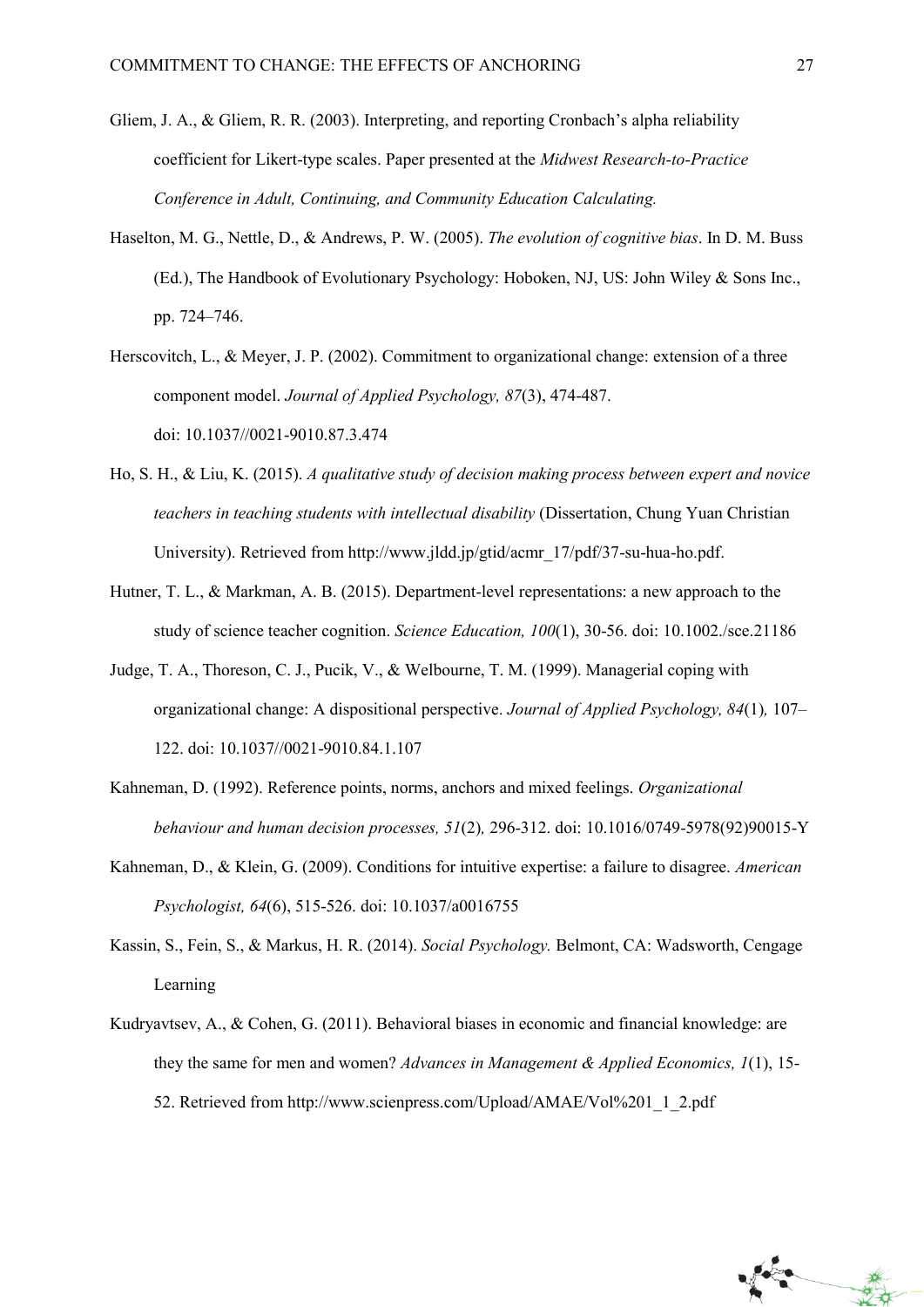- Melnick, S. A., & Meister, D. G. (2008). A comparison of beginning and experienced teachers' concerns. *Educational Research Quarterly, 31*(3), 39-56. Retrieved from https://files. eric.ed.gov/fulltext/EJ788428.pdf
- Mok, W. E. (1994). Reflecting on reflections: a case study of experienced and inexperienced ESL teachers. *System, 22*(1), 93-111. doi: 10.1016/0346-251X(94)
- Nolan, J., Schultz, P., Cialdini, R., & Goldstein, N. J., & Griskevicius, V. (2008). Normative social influence is underdetected. *Personality & social psychology bulletin, 34*, 913-23. doi: 10.1177/ 0146167208316691.
- Nuffic. (2018). *Onderwijssysteem Nederland.* Retrieved from https://www.nuffic.nl/documents/460/ onderwijssysteem-nederland.pdf
- Pourhoseingholi, M. A., Baghestani, A. R., & Vahedi, M. (2012). How to control confounding effects by statistical analysis. *Gastroenterol Hepatol Bed Bench, 5*(2), 79-83. Retrieved from https://www.ncbi.nlm.nih.gov/pmc/articles/PMC4017459/pdf/GHFBB-5-079.pdf
- Rajdev, A. A., & Raninga, A. M. (2016). Gender and heuristic driven biases: a review of literature. *International Journal of Commerce, Business and Management, 5*(3), 35-38. Retrieved from https://www.iracst.org/ijcbm/papers/vol5no32016/5vol5no3.pdf
- ResearchNed. (2017). *Differentiëren en differentiatievaardigheden in het voortgezet onderwijs*. Derived from https://www.rijksoverheid.nl/binaries/rijksoverheid/documenten/rapporten/2017/ 11/01/ differentieren-en-differentiatievaardigheden-in-het-voortgezetonderwijs/Differenti% C3%ABren +en+differentiatievaardigheden +in+het+voortgezet+onderwijs.PDF
- Sleegers, P., & Leithwood, K. (2010). School development for teacher learning and change. In: Peterson, P., Baker, E. & McGaw, B. (Editors). *International Encyclopedia of Education, 7,*  557-562. Oxford: Elsevier.
- Smith, A. R., Windschitl, P. D., & Bruchmann, K. (2013). Knowledge matters: anchoring effects are moderated by knowledge level. *European Journal of Social Psychology, 43*(1), 97-108. doi: 10. 1002/ejsp.1921

Jean

一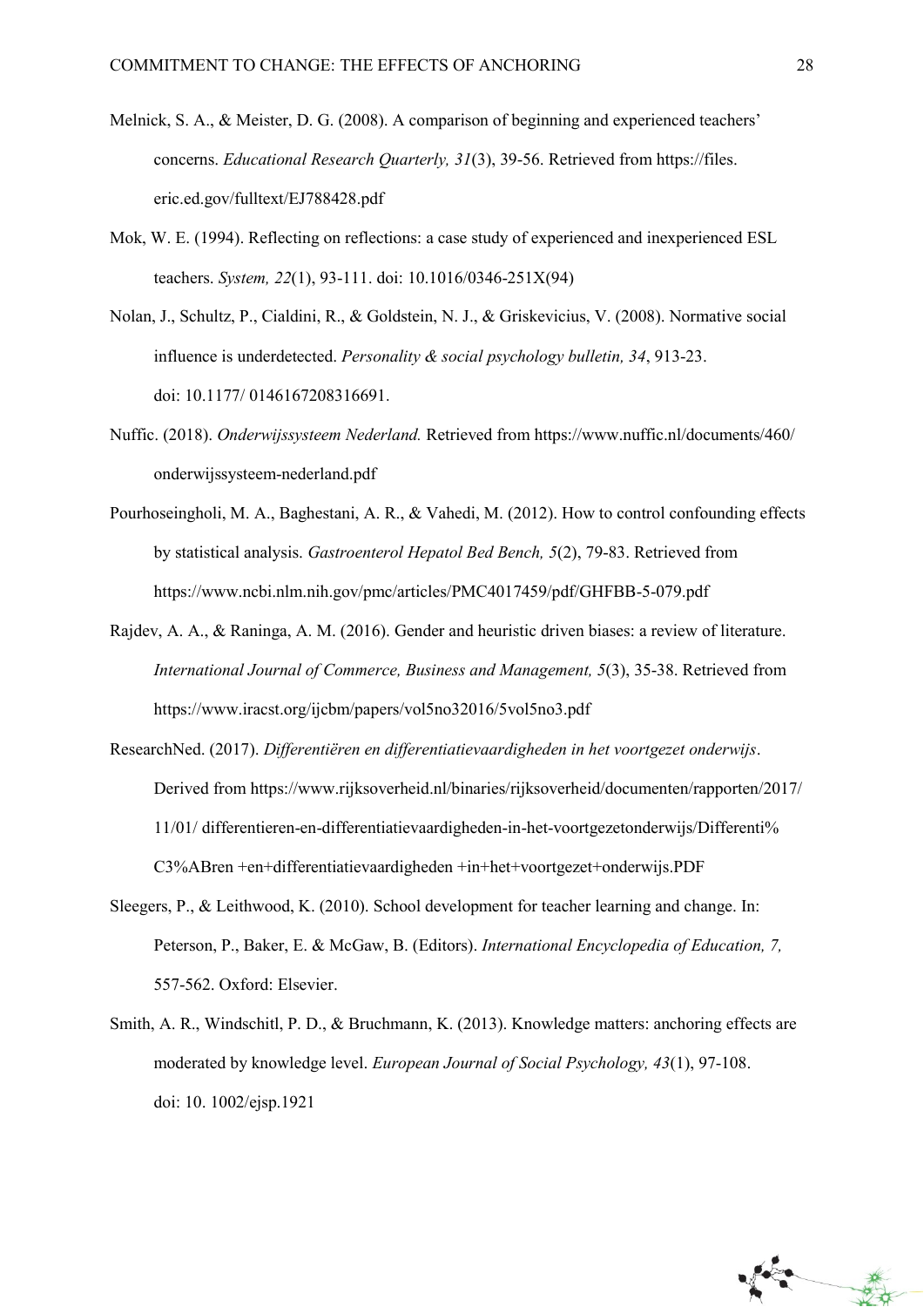- Tang, F. Y., & Lin, T. M. Y. (2017). Knowledge and anchoring: verification of three circumstances in which knowledge does not interfere with anchoring. *Open Journal of Social Sciences, 5*, 144- 164. doi: 10.4236/jss.2017.57010.
- Tversky, A., & Kahneman, D. (1974). Judgment under uncertainty: heuristics and biases. *Science, 185*(4157), 1124-1131. doi: 10.1126/science.185.4157.1124
- Van der Voet, J. (2014). The effectiveness and specificity of change management in a public organisation: transformational leadership and a bureaucratic organizational structure. *European Management Journal, 32*(3), 373-382. doi: 10.1016/j.emj.2013.10.001
- Van Laar, E., van Deursen, A. J. A. M., van Dijk, J. A. G. M., & de Haan, J. (2017). The relation between 21st-century skills and digital skills: a systematic literature review. *Computers in Human Behaviour, 72,* 577-588. doi: 10.1016/j.chb.2017.03.010
- Verplanken, B., & Orbell, S. (2003). Reflections on past behavior: a self-report index of habit strength. *Journal of Applied Social Psychology, 33*(6), 1313-1330. doi: 10.1111/j.1559-1816.2003.tb01 951.x
- Wegener, D. T., Petty, R. E., Detweiler-Bedell, B. T., & Jarvis, W. B. G. (2001). Implications of attitude change theories for numerical anchoring: anchor plausibility and the limits of anchor effectiveness. *Journal of Experimental Social Psychology, 37*, 62–69. doi: 10.1006/jesp.2000. 1431.

File

美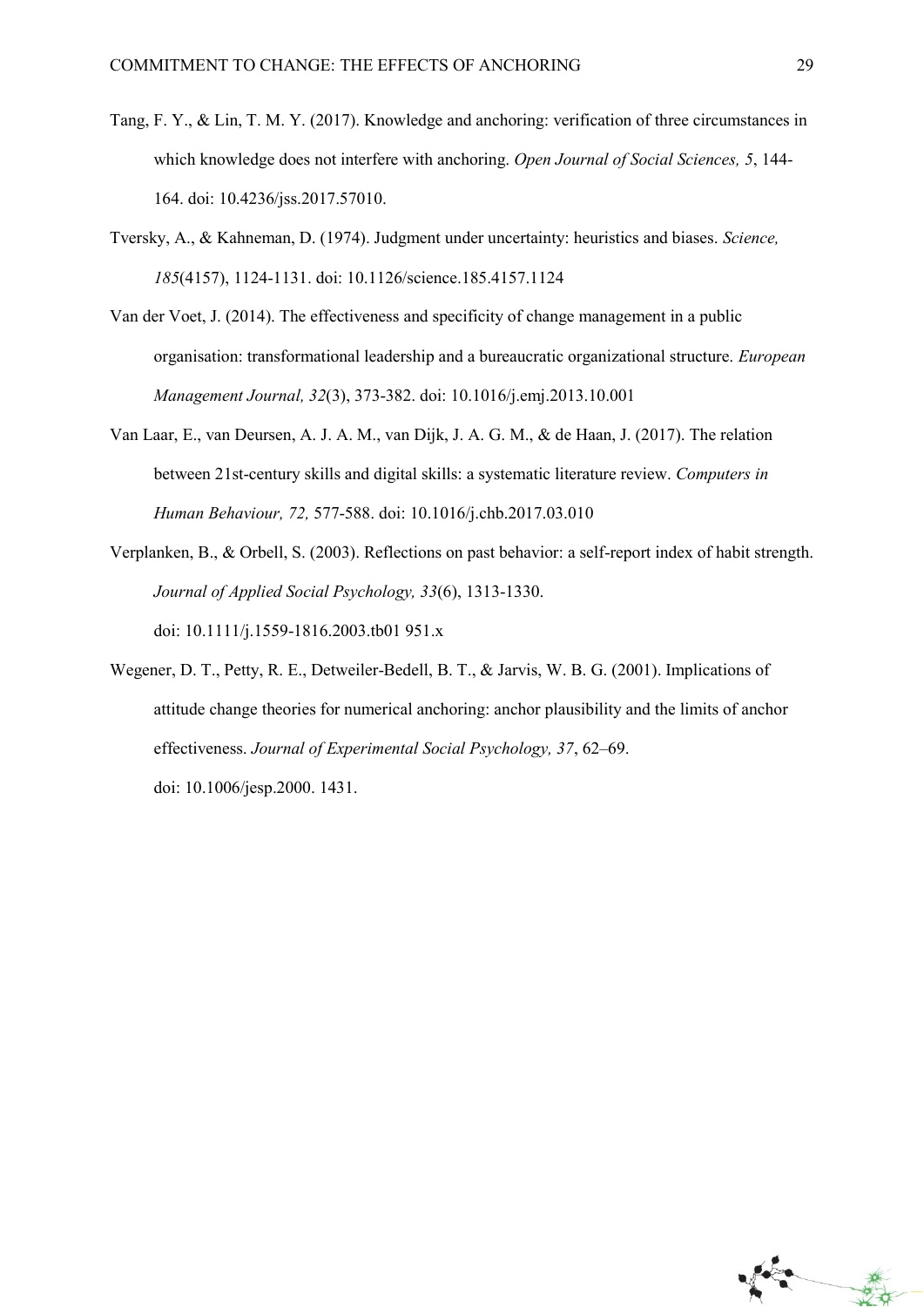## Appendix

## Table 2

*Direct Oblimin Rotated Fixed Factor Structure of the Items related to 21st -Century Skills*

|    |                                                         | Factor       |                |                |   |
|----|---------------------------------------------------------|--------------|----------------|----------------|---|
|    |                                                         | $\mathbf{1}$ | $\overline{2}$ | $\overline{3}$ | 4 |
| 1. | Het stimuleren van de 21ste eeuwse vaardigheden van     | .65          |                |                |   |
|    | mijn leerlingen is iets wat ik vaak doe.                |              |                |                |   |
| 2. | Het stimuleren van de 21ste eeuwse vaardigheden van     | .81          |                |                |   |
|    | mijn leerlingen is iets wat ik automatisch doe.         |              |                |                |   |
| 3. | Het stimuleren van de 21ste eeuwse vaardigheden van     | .81          |                |                |   |
|    | mijn leerlingen is iets wat ik doe zonder dat ik mezelf |              |                |                |   |
|    | daaraan hoef te herinneren.                             |              |                |                |   |
| 4. | Het stimuleren van de 21ste eeuwse vaardigheden van     | .63          |                |                |   |
|    | mijn leerlingen is iets waarvan ik het raar zou vinden  |              |                |                |   |
|    | als ik het niet zou doen.                               |              |                |                |   |
| 5. | Het stimuleren van de 21ste eeuwse vaardigheden van     | .81          |                |                |   |
|    | mijn leerlingen is iets wat ik zonder nadenken doe.     |              |                |                |   |
| 6. | Het stimuleren van de 21ste eeuwse vaardigheden van     | .74          |                |                |   |
|    | mijn leerlingen is iets wat me moeite zou kosten om     |              |                |                |   |
|    | niet te doen.                                           |              |                |                |   |
| 7. | Het stimuleren van de 21ste eeuwse vaardigheden van     | .77          |                |                |   |
|    | mijn leerlingen is iets wat hoort bij mijn dagelijkse   |              |                |                |   |
|    | routines.                                               |              |                |                |   |
| 8. | Het stimuleren van de 21ste eeuwse vaardigheden van     | .68          |                |                |   |
|    | mijn leerlingen is iets wat ik al doe nog voordat ik me |              |                |                |   |
|    | realiseer dat ik het doe.                               |              |                |                |   |
|    | 9. Het stimuleren van de 21ste eeuwse vaardigheden van  |              |                |                |   |
|    | mijn leerlingen is iets waarvan ik het moeilijk zou     |              |                |                |   |
|    | vinden om het niet te doen.                             |              |                |                |   |
|    | 10. Het stimuleren van de 21ste eeuwse vaardigheden van | .78          |                |                |   |
|    | mijn leerlingen is iets waarover ik niet hoef na te     |              |                |                |   |
|    | denken of ik het moet doen.                             |              |                |                |   |
|    | 11. Het stimuleren van de 21ste eeuwse vaardigheden van | .76          |                |                |   |
|    | mijn leerlingen is iets wat typisch bij mij hoort.      |              |                |                |   |

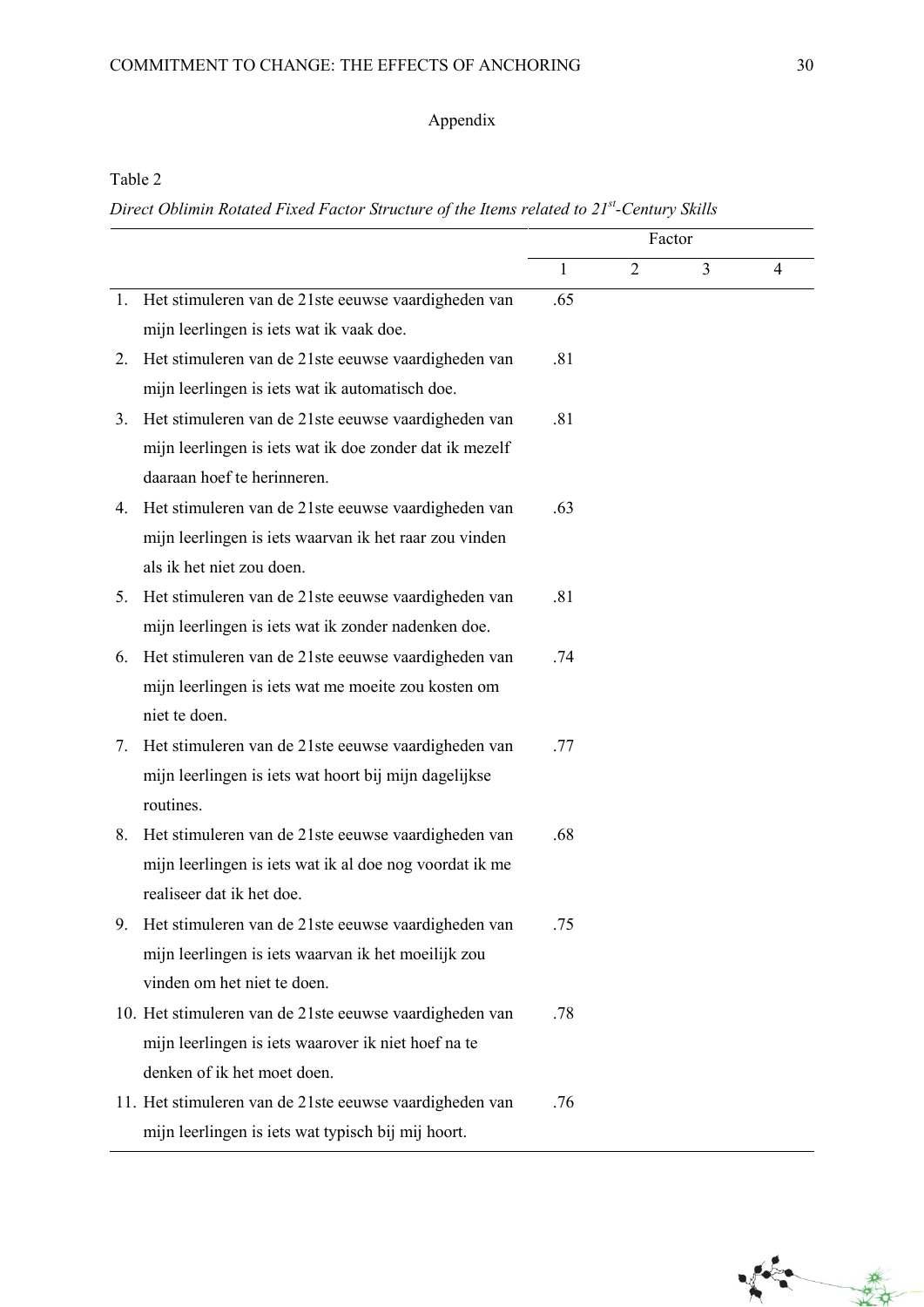# COMMITMENT TO CHANGE: THE EFFECTS OF ANCHORING 31

|                                                            | Factor |                |                |        |
|------------------------------------------------------------|--------|----------------|----------------|--------|
|                                                            | 1      | $\overline{2}$ | $\overline{3}$ | 4      |
| 12. Het stimuleren van de 21ste eeuwse vaardigheden van    | .74    |                |                |        |
| mijn leerlingen is iets wat ik al lange tijd doe.          |        |                |                |        |
| 13. Ik geloof in de waarde van het stimuleren van de       |        |                |                | $-.92$ |
| 21ste eeuwse vaardigheden van mijn leerlingen.             |        |                |                |        |
| 14. Het stimuleren van de 21ste eeuwse vaardigheden van    |        |                |                | $-.82$ |
| mijn leerlingen is een goede strategie voor onze           |        |                |                |        |
| school.                                                    |        |                |                |        |
| 15. Ik denk dat onze directie een fout begaat door de      |        | $-.67$         |                |        |
| 21ste eeuwse vaardigheden van mijn leerlingen te           |        |                |                |        |
| willen stimuleren.                                         |        |                |                |        |
| 16. Het stimuleren van de 21ste eeuwse vaardigheden van    |        |                |                | $-.70$ |
| mijn leerlingen dient een belangrijk doel.                 |        |                |                |        |
| 17. Dingen zouden beter gaan als ik de 21ste eeuwse        |        | $-.74$         |                |        |
| vaardigheden van mijn leerlingen niet stimuleer.           |        |                |                |        |
| 18. Het is niet nodig om de 21ste eeuwse vaardigheden      |        | $-86$          |                |        |
| van mijn leerlingen te stimuleren.                         |        |                |                |        |
| 19. Ik heb geen keus: ik moet meegaan in het stimuleren    |        |                | .44            |        |
| van de 21ste eeuwse vaardigheden van mijn                  |        |                |                |        |
| leerlingen.                                                |        |                |                |        |
| 20. Ik voel druk om mee te gaan in het stimuleren van de   |        |                | .48            |        |
| 21ste eeuwse vaardigheden van mijn leerlingen.             |        |                |                |        |
| 21. Er staat voor mij te veel op het spel om weerstand te  |        |                | .64            |        |
| bieden tegen het stimuleren van de 21ste eeuwse            |        |                |                |        |
| vaardigheden van mijn leerlingen.                          |        |                |                |        |
| 22. Het zou mij te veel kosten om weerstand te bieden      |        |                | .64            |        |
| tegen het stimuleren van de 21ste eeuwse                   |        |                |                |        |
| vaardigheden van mijn leerlingen.                          |        |                |                |        |
| 23. Het zou risicovol zijn om mij uit te spreken tegen het |        |                | .53            | .43    |
| stimuleren van de 21ste eeuwse vaardigheden van            |        |                |                |        |
| mijn leerlingen.                                           |        |                |                |        |
| 24. Weerstand bieden tegen het stimuleren van de 21ste     |        |                | .65            |        |
| eeuwse vaardigheden van mijn leerlingen is geen            |        |                |                |        |
| werkbare optie voor mij.                                   |        |                |                |        |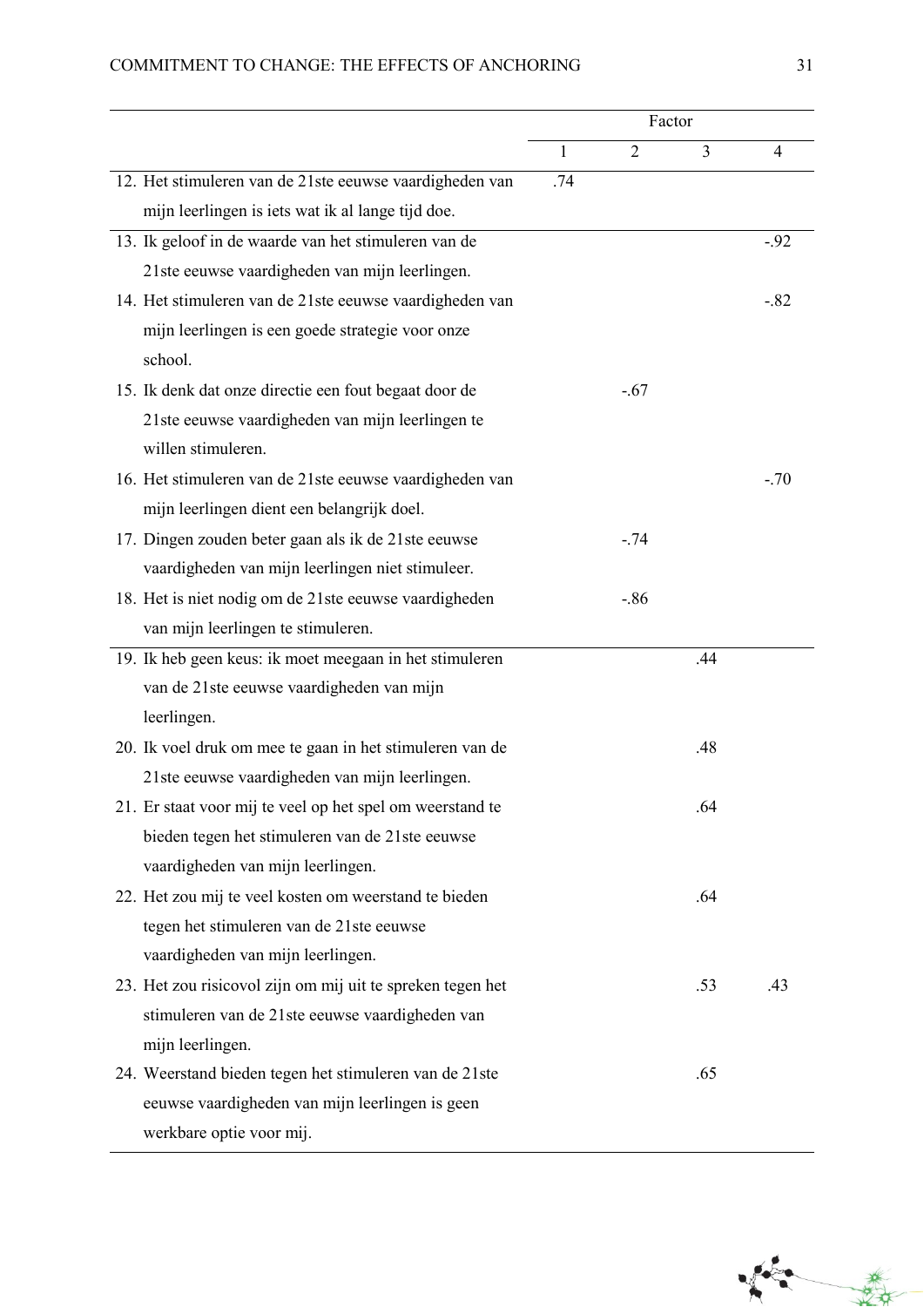## COMMITMENT TO CHANGE: THE EFFECTS OF ANCHORING 32

|                                                             | Factor |                |       |        |
|-------------------------------------------------------------|--------|----------------|-------|--------|
|                                                             | 1      | $\overline{2}$ | 3     | 4      |
| 25. Ik voel een plichtsbesef om te werken aan het           |        |                | .54   | $-.34$ |
| stimuleren van de 21ste eeuwse vaardigheden van             |        |                |       |        |
| mijn leerlingen.                                            |        |                |       |        |
| 26. Ik denk dat het niet goed van mij zou zijn als ik me    |        |                | .52   | $-.40$ |
| verzet tegen het stimuleren van de 21ste eeuwse             |        |                |       |        |
| vaardigheden van mijn leerlingen.                           |        |                |       |        |
| 27. Ik zou me niet slecht voelen als ik me verzet tegen het |        | $-0.39$        |       |        |
| stimuleren van de 21ste eeuwse vaardigheden van             |        |                |       |        |
| mijn leerlingen.                                            |        |                |       |        |
| 28. Het zou onverantwoordelijk van mij zijn als ik          |        |                | .37   | $-.49$ |
| weerstand bied tegen het stimuleren van de 21ste            |        |                |       |        |
| eeuwse vaardigheden van mijn leerlingen.                    |        |                |       |        |
| 29. Ik zou me schuldig voelen als ik me verzet tegen het    |        |                | .42   | $-41$  |
| stimuleren van de 21ste eeuwse vaardigheden van             |        |                |       |        |
| mijn leerlingen.                                            |        |                |       |        |
| 30. Ik voel geen enkele verplichting om het stimuleren      |        | $-48$          |       |        |
| van de 21ste eeuwse vaardigheden van mijn                   |        |                |       |        |
| leerlingen te ondersteunen.                                 |        |                |       |        |
| Eigenvalues                                                 | 8.03   | 4.61           | 3.52  | 1.54   |
| % of explained Variance                                     | 25.39  | 13.98          | 10.05 | 3.58   |

*Note.* factor loadings over .30 were reported.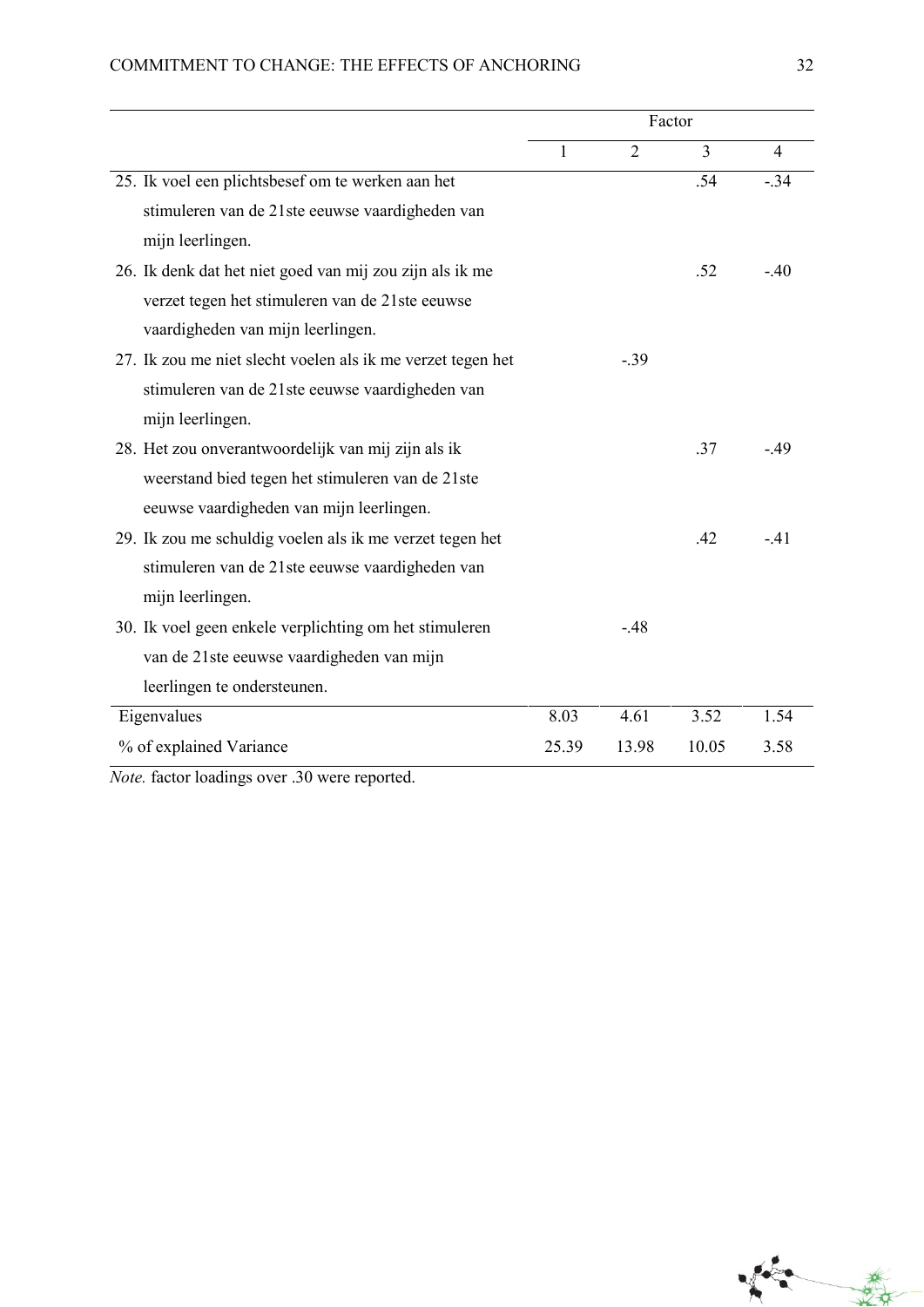# Table 3

## *Direct Oblimin Rotated Fixed Factor Structure of the Items related to Differentiation*

|    |                                                             | Factor |                |     |                |
|----|-------------------------------------------------------------|--------|----------------|-----|----------------|
|    |                                                             | 1      | $\overline{2}$ | 3   | $\overline{4}$ |
|    | 1. Differentiëren tussen mijn leerlingen is iets wat ik     | .76    |                |     |                |
|    | vaak doe.                                                   |        |                |     |                |
| 2. | Differentiëren tussen mijn leerlingen is iets wat ik        | .88    |                |     |                |
|    | automatisch doe.                                            |        |                |     |                |
| 3. | Differentiëren tussen mijn leerlingen is iets wat ik doe    | .87    |                |     |                |
|    | zonder dat ik mezelf daaraan hoef te herinneren.            |        |                |     |                |
| 4. | Differentiëren tussen mijn leerlingen is iets waarvan       | .68    |                |     |                |
|    | ik het raar zou vinden als ik het niet zou doen.            |        |                |     |                |
| 5. | Differentiëren tussen mijn leerlingen is iets wat ik        | .89    |                |     |                |
|    | zonder nadenken doe.                                        |        |                |     |                |
| 6. | Differentiëren tussen mijn leerlingen is iets wat me        | .61    |                |     |                |
|    | moeite zou kosten om niet te doen.                          |        |                |     |                |
| 7. | Differentiëren tussen mijn leerlingen is iets wat hoort     | .87    |                |     |                |
|    | bij mijn dagelijkse routines.                               |        |                |     |                |
| 8. | Differentiëren tussen mijn leerlingen is iets wat ik al     | .83    |                |     |                |
|    | doe nog voordat ik me realiseer dat ik het doe.             |        |                |     |                |
|    | 9. Differentiëren tussen mijn leerlingen is iets waarvan    | .78    |                |     |                |
|    | ik het moeilijk zou vinden om het niet te doen.             |        |                |     |                |
|    | 10. Differentiëren tussen mijn leerlingen is iets waarover  | .83    |                |     |                |
|    | ik niet hoef na te denken of ik het moet doen.              |        |                |     |                |
|    | 11. Differentiëren tussen mijn leerlingen is iets wat       | .78    |                |     |                |
|    | typisch bij mij hoort.                                      |        |                |     |                |
|    | 12. Differentiëren tussen mijn leerlingen is iets wat ik al | .80    |                |     |                |
|    | lange tijd doe.                                             |        |                |     |                |
|    | 13. Ik geloof in de waarde van differentiëren tussen mijn   | .33    |                | .52 |                |
|    | leerlingen.                                                 |        |                |     |                |
|    | 14. Differentiëren tussen mijn leerlingen is een goede      | .34    |                | .43 |                |
|    | strategie voor onze school.                                 |        |                |     |                |
|    | 15. Ik denk dat onze directie een fout begaat door het      |        |                | .66 |                |
|    | differentiëren tussen mijn leerlingen te willen             |        |                |     |                |
|    | stimuleren.                                                 |        |                |     |                |